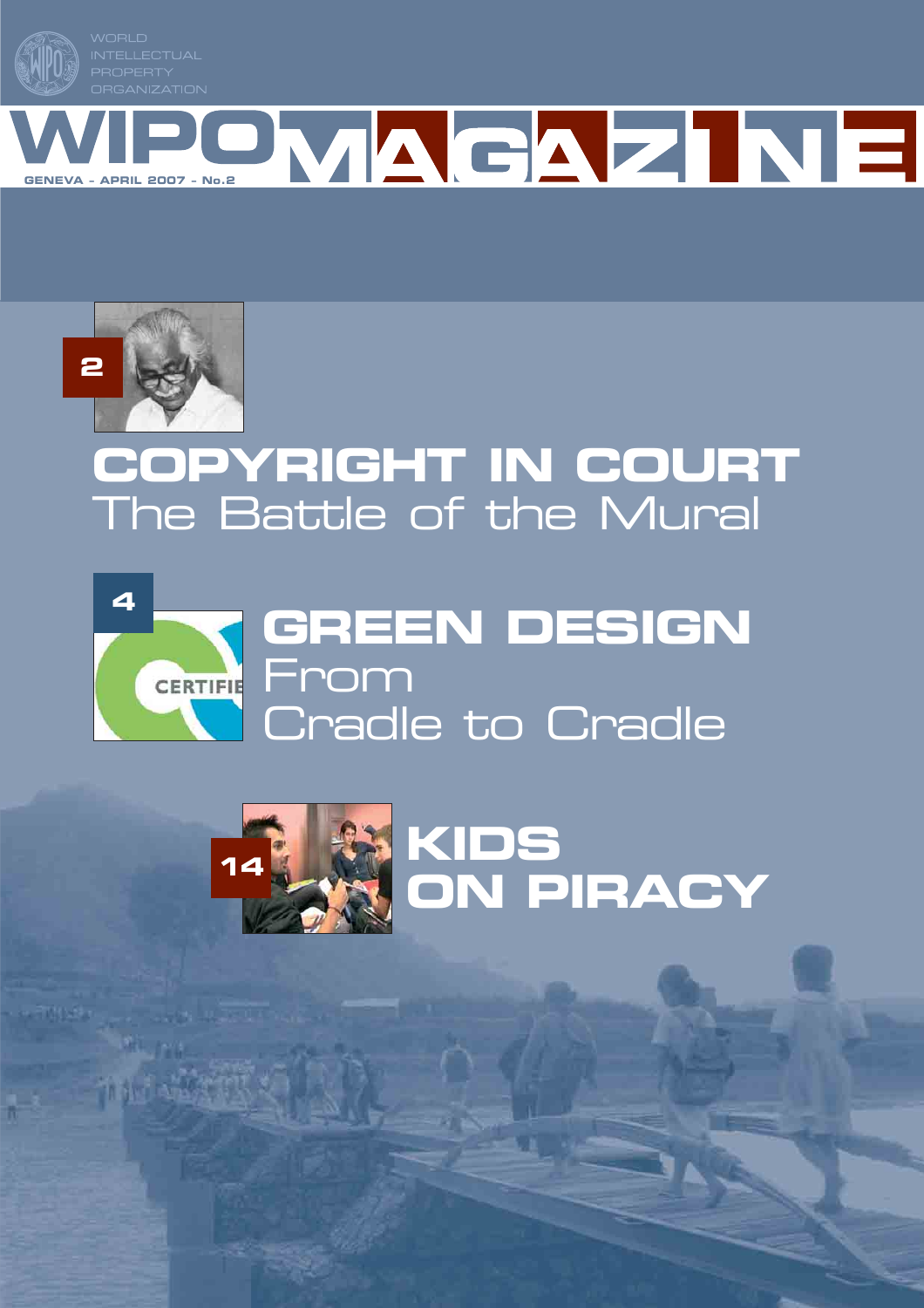

### **World Intellectual Property Day 2007 Message from Kamil Idris, Director General, World Intellectual Property Organization**

Each year on April 26, governments and organizations around the world join WIPO in celebrating World Intellectual Property Day. Our theme this year is *encouraging creativity*.

For many people, the connection between intellectual property and creativity is far from obvious. The word creativity conjures a world of artists and music makers, of poets and problem solvers. Whereas intellectual property all too often summons images of gray-suited lawyers, locked in litigation. But look more closely, and it quickly becomes clear that it is the intellectual property system itself which sustains and nourishes those creators.

Everywhere we look, we see images of intellectual property in action:

- in the color and drama of a box office hit from Bollywood, providing entertainment and employment for countless people;
- in the songs of a rising star from Mali, whose CD sales transport African rhythms to listeners around the world and help him earn a living from his music;
- $\blacksquare$  in the vision of a non-governmental organization, which develops an engineer's patented device for bringing clean water to isolated villages;
- $\blacksquare$  in the intricate weaving of an Iranian carpet, bearing a registered mark to show its authenticity;
- **n** in the latest trend-setting accessories from a Japanese design team;
- **in** in new medical treatments based on innovative research in China, in Jordan, in Cuba;
- in the best-seller written by a young mother, which brings magic to millions, launches dozens of careers, and earns untold revenues from film and merchandising rights.

Encouraging creativity – rewarding the creative, innovative talents on which our world and our future are built – these are the ends which intellectual property serves. This is what drives WIPO's work. This is what makes World Intellectual Property Day a cause for celebration.

#### WIPO MAGAZINE ISSUE 2007/2

Editorial team John Tarpey Elizabeth March Sylvie Castonguay

WIPO staff contributors Roya Ghafele, Antony Taubman: Capturing the Benefits of Biomedical Innovation Antony Taubman: TK and Genetic Resources: Sharing the Benefits Anuradha Swaminathan: American Women Authors and Literary Property

Acknowledgements Michael Ryan, Hanan Sboul, Richard Gold, Helianti Hilman: Capturing the Benefits of Biomedical Innovation

Graphic design Sheyda Navab

©World Intellectual Property Organization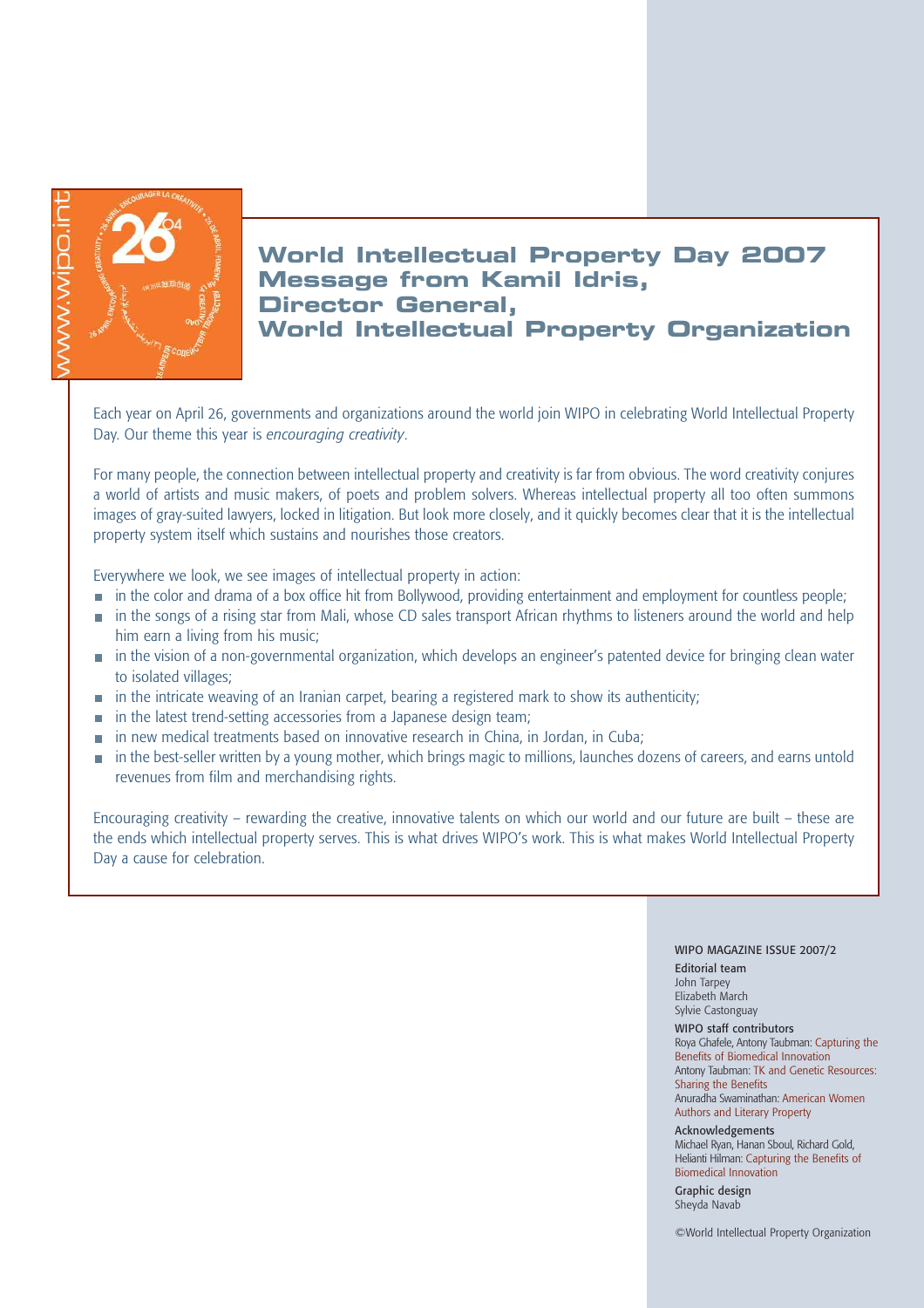# **CONTENTS**



**CALENDAR** OF MEETINGS **28**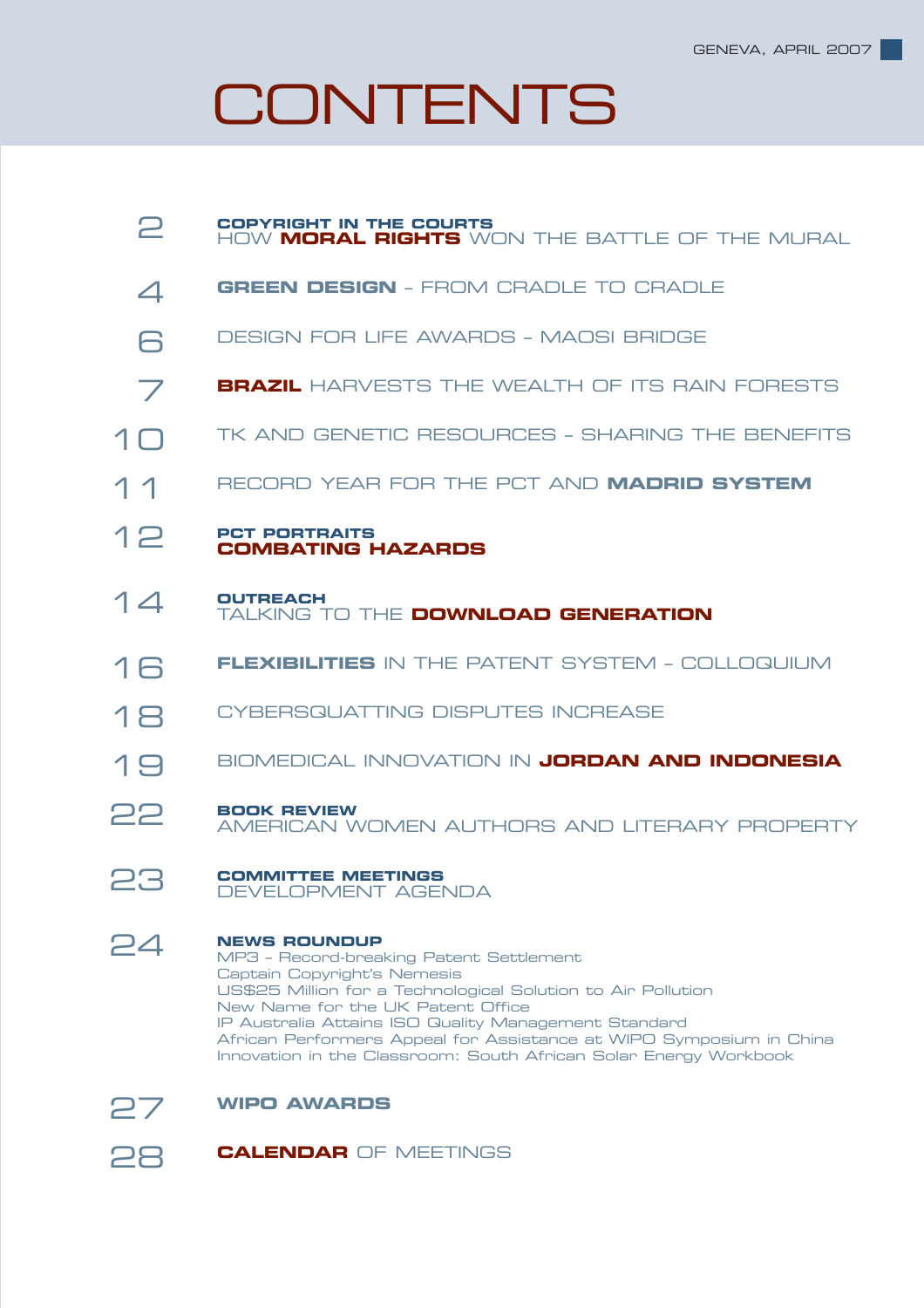**COPYRIGHT IN THE COURTS**

COPYRIGHT IN THE COURTS

## COPYRIGHT IN THE COURTS **How Moral Rights Won the Battle of the Mural**



The moral rights of an artist over his work were put to the test in a High Court of India in 1992, in what was to become a 13-year legal battle, finally settled in 2005. The following account of this landmark case was written for WIPO Magazine by BINNY KALRA, a senior attorney specializing in intellectual property litigation at the New Delhi firm of Anand and Anand, which represented the artist.

#### Sehgal's mural

Back in 1959, the Ministry of Works, Housing and Supplies of the Union Government of India commissioned a talented sculptor, Amar Nath Sehgal, to design a mural. The work was to adorn the walls around a central arch of the Vigyan Bhawan, a venue for important government functions in the capital city. The design was given the green flag by the first Prime Minster of India, Pandit Jawahar Lal Nehru, and the mural was completed in 1962. In its final shape, it measured a mammoth 40 feet high and 140 feet long.



**Prime Minister Nehru visits the mural with the sculptor.**

The mural won widespread acclaim, and gave the world a glimpse of the 'real' India – its farmers, artisans, women and children, their daily chores and celebrations, frozen in time, and molded from tons of solid bronze. For nearly 20 years the mural attracted dignitaries and art connoisseurs from all over the world. It became a landmark in the cultural life of the capital.

1. Amar Nath Sehgal vs Union of India through the Secretary, Ministry of Urban Development & Anr: Suit No. 2074 of 1992 before the Delhi High Court.

Then the Vigyan Bhawan buildings were renovated. In the process, the mural was ripped off the walls and the remnants put into store.

#### Poetic justice

Distressed by the destruction of his artistic work, and after petitioning the authorities for years without a response, Mr. Sehgal brought a lawsuit against the government<sup>1</sup> for violation of his moral rights. Specifically, he claimed that:

- $\blacksquare$  the dismemberment of the homogeneous blend of the pieces of each tile in the mosaic constituted an act of mutilation;
- the Ministry's action was prejudicial to his honm. or and reputation as an artist, because, by reducing the mural to junk, it dealt a body blow to the esteem and celebrity bestowed on the work at its inception;
- $\blacksquare$  the obliteration of his name on the work violated his right to claim authorship.

Though too late to rescue the mural by the time his grievance came to court in May 1992, Mr. Sehgal was nonetheless granted an interim injunction restraining the defendants from causing further damage to the work. By a quirk of fate, the presiding Judge was himself an art aficionado with, literally, a flair for poetic justice. The restraining order handed down by Justice Jaspal Singh came across as an acutely empathetic one:

*"Sometime in the year 1962, the barren walls of Vigyan Bhawan were blessed with a mural…created by the magic hands of eminent sculptor Amar Nath Sehgal, approved by connoisseurs of all that is beautiful … For years, it was dance to the discerning eye, and song to the ears who could hear. However, in 1979, it was pulled down and dumped in a storehouse. It is said that improper handling caused immense damage, and that bits and pieces have altogether disappeared, including the name of its creator… In a country rightly proud of its creativity and ingenuity, men who can hardly distinguish the heads of Venus from those of Mars cannot be al-*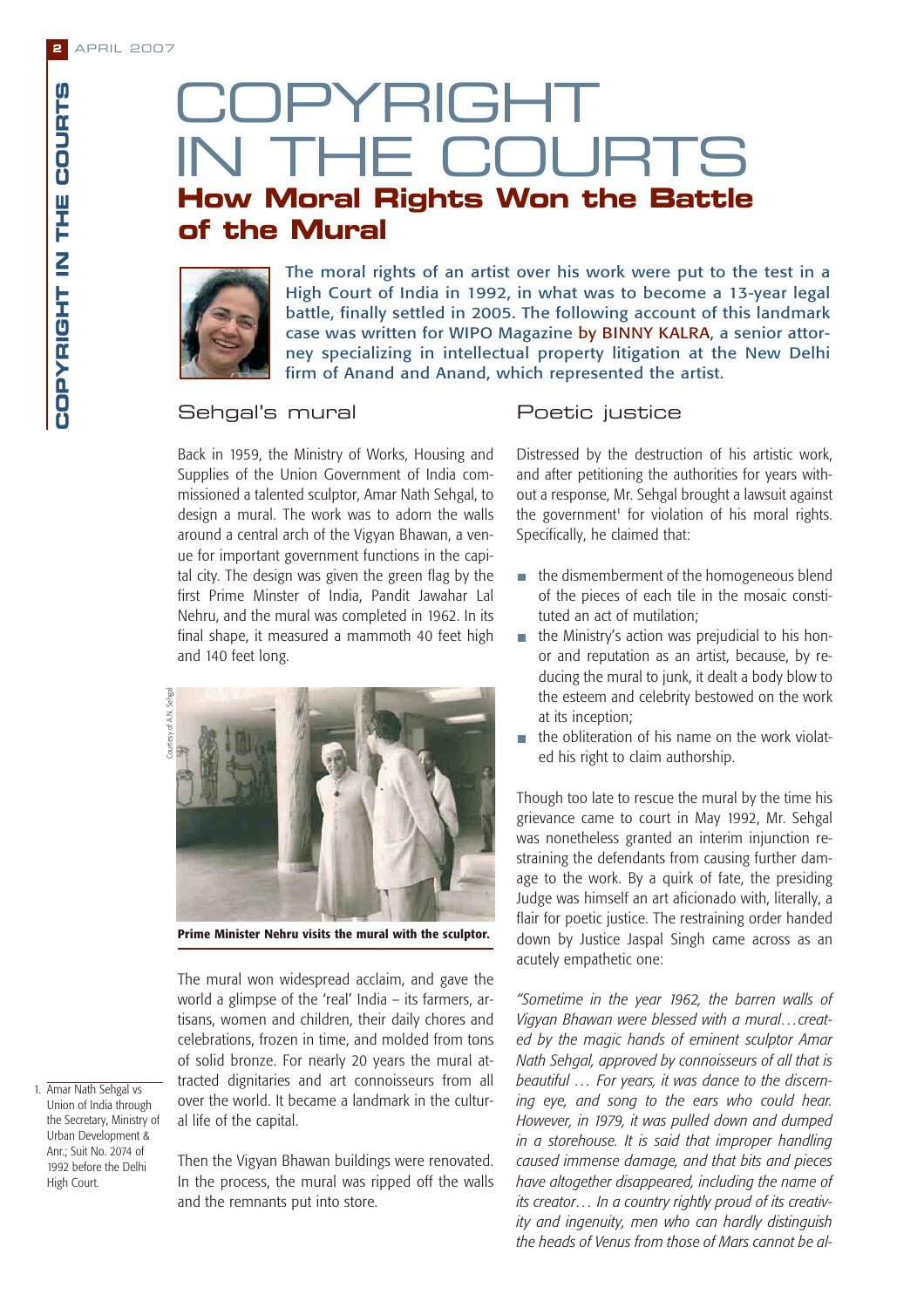**3**

*lowed to decide the fate of artists who create our history and heritage. The cry is:* Ils ne passeront pas! *and in such a situation Indian courts will always be found dynamic and responsive. Section 57 of the Copyright Act provides the light…"*

#### Robust defense

The defense objected at the outset to the power of the court to intervene in the matter. Confident that the ministry was within its legal rights, it argued that:

- $\blacksquare$  the plaintiff (Mr. Sehgal) had assigned his copyright to the defendant (the government) in an agreement dated 31st October 1960;
- $\blacksquare$  the defendant had purchased all rights from the plaintiff, and was consequently free to do as it pleased with the mural;
- the mural had already been damaged in a fire in  $\overline{\phantom{a}}$ the Vigyan Bhawan;
- according to the terms of the 1960 agreement, any grievance should be referred to an arbitrator appointed by the defendant.

In the second round of the battle, the Judge held in Mr. Sehgal's favor by dismissing the defendant's application to refer the dispute to arbitration. The decks were then clear for the case to go to trial, though not before further months were spent in unsuccessful efforts to find a mutually acceptable solution which Mr. Sehgal felt would vindicate his honor and reputation.

#### And finally…

Evidence was led, and the matter came up for final hearing.<sup>2</sup> In the third key decision, Justice Pradeep Nandrajog of the Delhi High Court ruled that: "All rights of the mural shall henceforth vest with Mr. Sehgal." The court ordered the return of the remains of the mural to the sculptor, and also slapped damages of Rs.500,000 (some US\$ 12,000) on the defendant.

But the fight was still not quite over. The decree was not fulfilled, and Mr. Sehgal again took recourse to the court in execution proceedings, while the defendant appealed against the decree to a division bench of the court. Ultimately, the matter was amicably resolved. After the hard fought and emotional battle, Mr. Sehgal, grateful for his victory, waived the claim of damages against the government in exchange for the return of the mural.

#### Protecting the soul of artistic expression

At the outset, the odds had appeared to be stacked heavily against the artist. Not only had he created the work on commission, but he had also explicitly assigned



**Amar Nath Sehgal (left) inspects the remnants of his work.**

his copyright – and so all economic rights – to the commissioning ministry. He faced a powerful opponent.

Amar Nath Sehgal won his civil law action thanks to the single statutory provision on "author's special rights" in Section 57 of the Indian Copyright Act (1957). Based on the Berne Convention Article 6*bis*, this codifies the concept of moral rights, by protecting an author's right, independent of his copyright, to claim to authorship of his work, and to restrain any distortion, mutilation or modification of the work which could be prejudicial to his honor or reputation.

It is worth reflecting that, had the mural had been completely destroyed, it is unlikely that Mr. Sehgal would have obtained the same relief, particularly given the long gap between the removal of the mural and the institution of the legal proceedings. The court's decision was influenced by the fact that the stored remnants were still redeemable, and that, on viewing them, the court could visualize the magnitude of the work.

The fact that the defendant was the government was also significant. One of the arguments that appealed to the court was that, unlike a private owner of an artwork, the Indian government had an obligation to protect, preserve and respect cultural rights and the country's artistic and cultural heritage. This was enshrined in the national 2002–2007 Five Year Plan. Extracts from UNESCO's non-copyright cultural conventions also helped create a link between the facts of this case and governmental obligations.

The case of Amar Nath Sehgal's mural throws into relief the importance of the Section 57 provision of the Indian Copyright Act, and of the weight it has been accorded by courts in India. It also gives reason to thank the wisdom of those who resolved, all those years ago, that there should be a higher law to protect the soul and essence of artistic expression as much as – or more than – the physical or tangible form of that expression.

2. Amar Nath Sehgal vs Union of India [2005 (30) PTC 253].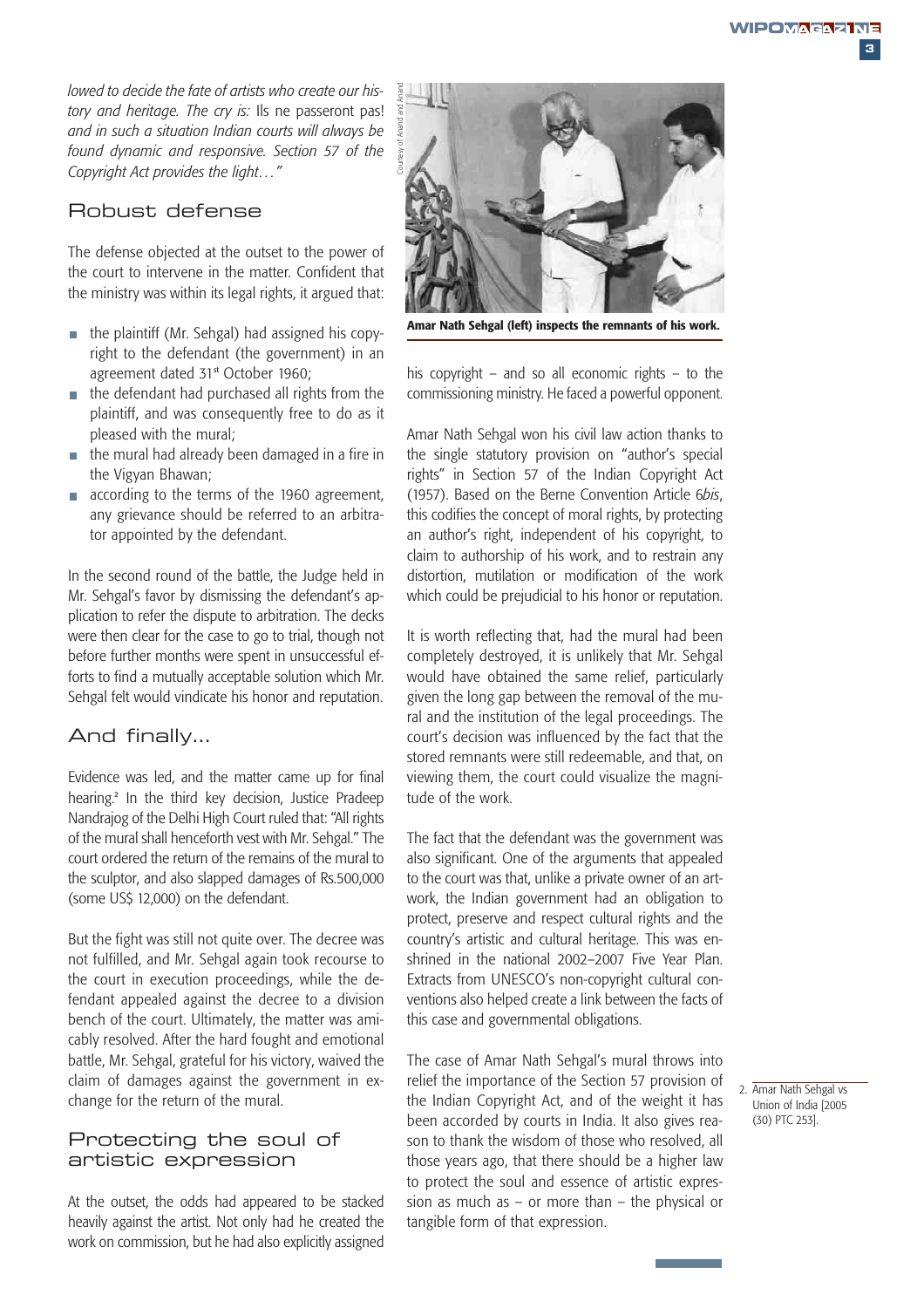# **GREEN DESIGN**  FROM CRADLE

Sustainability is today's buzzword in design. The green market is expanding rapidly and eco-friendly design is helping companies to stand out from the



**The book embodies the authors' philosophy: It is printed on a 'paper' made from plastic resins and inorganic fillers, which is waterproof and rugged, but can be completely recycled.**



**The C2C certification mark (silver, gold or platinum level) distinguishes products the entire life cycles of which are based on sustainable design.**

competition. Green designers – a new breed of environmentally conscious engineers and architects – are rethinking entire product life cycles, from the industrial manufacturing processes, to what happens at the end of the life of the product. They aim to build non-polluting factories, which make products that are safe for the environment and 100 percent recyclable, by designing new industrial methods and scrutinizing every raw material that goes into fabrication. Some products created according to these principles now carry a new certification mark: Cradle to Cradle™ (C2C).

The C2C certification mark is the brainchild of one of the leading lights of the movement, the architect and industrial designer William McDonough, who co-wrote "Cradle to Cradle" in 2002 with his business partner, German chemist Michael Braungart. Mr. McDonough's vision differs from that of traditional environmentalist. Rather than seeking to reduce consumption, he wants to help bring about a new Industrial Revolution: the reinvention of industrial processes to produce clean solutions and create an industry where

"everything is reused – either returned to the soil as nontoxic 'biological nutrients,' or returned to industry as 'technical nutrients' that can be infinitely recycled."

The goal is to remodel industry and architecture to emulate the balance found in nature's ecosystems. It may sound an impossible dream, but hard-headed Fortune 500 companies are already working with him.

#### Fabric "safe enough to eat"

In 2002 the Swiss textile manufacturer Rohner Textil made headlines, cut costs and won new business when the company teamed up with Mr. McDonough and U.S. textile design firm Designtex to produce a biodegradable upholstery fabric that they describe as "safe enough to eat."

While Rohner's textile mills already complied with Swiss environmental regulations, its fabric trimmings had been declared hazardous waste. To produce the new fabric, Climatex® Lifecycle™, a fundamental redesign took place in every aspect of production, from the factory work space, to the elimination of all toxic dyes and chemicals, to the sourcing of raw materials. It is woven from the wool of free-range New Zealand sheep and from ramie, an organically grown fiber from the Philippines. The manufacturing process generates no pollutants. Extensive testing identified just 16 out of 1,600 color dyes that met the consortium's sustainability criteria. As a result, Rohner claims that its factory waste water now tests cleaner than the water coming into the plant. The fabric trimmings are recycled with a consortium of strawberry farms, which use the biodegradable scrap as mulch for ground cover and plant insulation. Moreover, the elimination of regulatory paperwork reduced production overheads by 20 percent.

William McDonough notes: "Not only did our new design process bypass the traditional responses to environmental problems (reduce, reuse, recycle), it also eliminated the need for regulation, something that any businessperson will appreciate as extremely valuable."

#### Sustainable building

Mr. McDonough is also working with the China Housing Industry Association, which has a commission from the Chinese Government to build homes for 400 million people over the next 12 years – seven new cities. He is working with them to identify environmentally safe building materials, such as a polystyrene from BASF which uses no noxious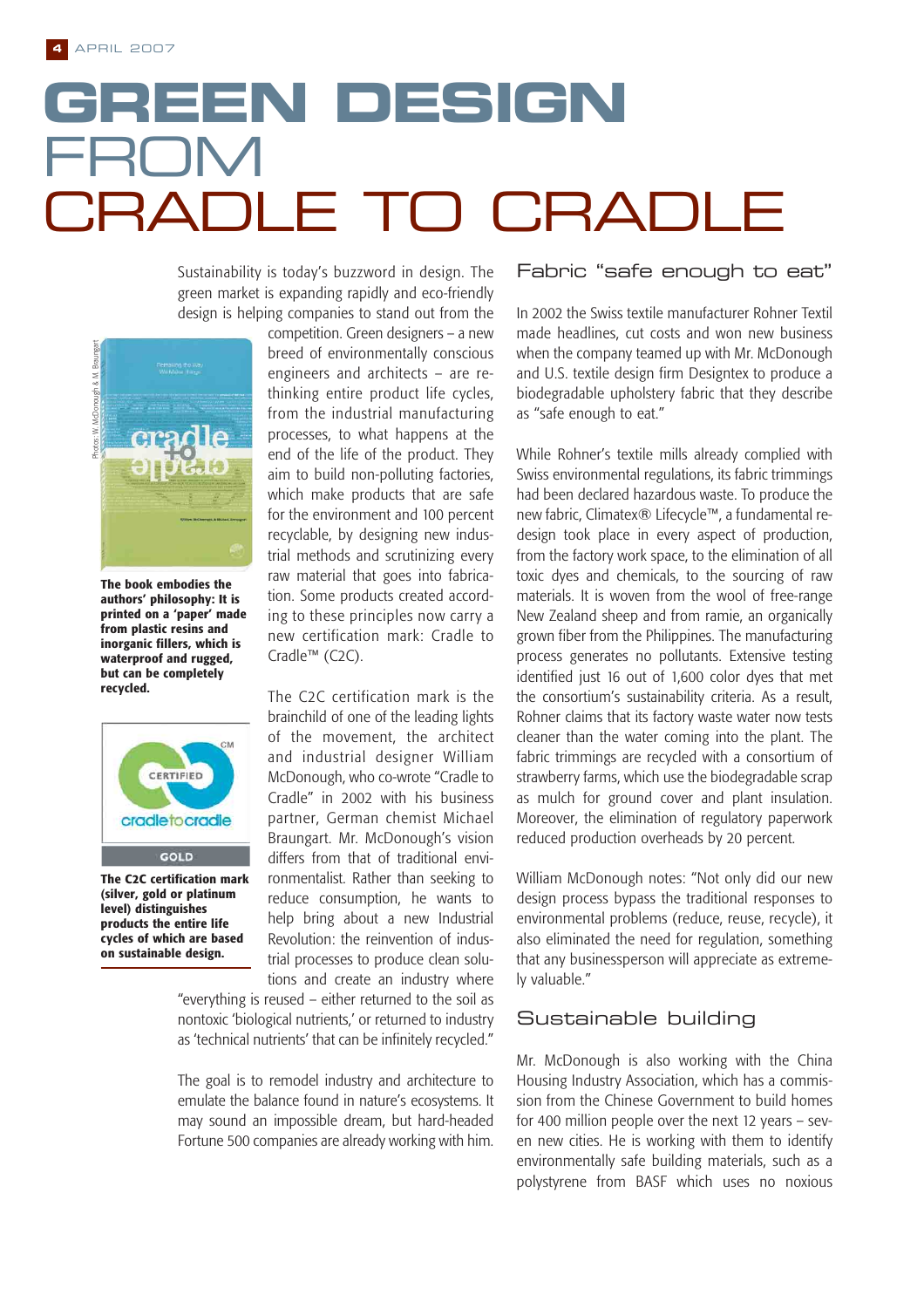#### **Living Roof**

Planted with sedum, the living roof on the Ford Company's Rouge Factory helps reduce the urban "heat effect" created by acres of tarred and paved surfaces. It also insulates the building, reducing heating and cooling costs by up to 5 percent. The sedum traps air-borne dust, absorbs carbon dioxide, and creates oxygen. By protecting the under-lying roof structure from ultraviolet radiation and the thermal shock caused by warm days and cool nights, the roof is expected to last over twice as long as a conventional roof, so potentially saving millions of dollars in replacement costs.

The sedum is planted in a four-layer, mat-like system, which collects and filters rainfall as part of a natural storm water management system. Combined with other elements, such as porous pavements, underground storage basins and natural treatment wetlands, this reduces the amount of storm water flowing into the Rouge River, while also improving water quality. Even when soaked with water, this innovative vegetation blanket weighs less than 15 pounds per square foot.



**The roof on the Ford Rouge Factory is a 4.2 hectare garden, filled with birds and butterflies.**

(Source: *www.thehenryford.org*)

chemicals and can be used "to build walls that are strong, lightweight and super-insulating," he told Newsweek Magazine. "The building can be heated and kept cool for next to nothing. It's so silent, if there are 13 people in the apartment upstairs, you won't hear them."

And that is just one of his home solutions. He has designed a new luxury toilet bowl that requires only a light mist to flush, and has included bamboo wetlands in the project planning to purify the waste and provide wood. He is making rooftops into farmland, such as the "living roof" on the Ford Company's Rouge Factory, which cleans storm water and cuts down on energy costs.

#### In the office

Office cubicles have also been built in accordance to C2C standards. The evidence that PVC (polyvinyl chloride) – ever present in construction materials, furniture finishing and wiring – is a carcinogen and that its disposal is harmful to the environment, ruled out its use in any C2C certified product. So PVC laminated work surfaces were replaced by wood, and suppliers of non-PVC-coated wiring were identified.

Many paints contain volatile organic compounds (VOC), which cause paint to release toxins in the air for years after application – the principal reason why indoor air tested by the Environmental Protection Agency was three times more polluted than outdoor air. Green designers had to work with industry to develop environmentally friendly zero-VOC paints for their office space.

#### Accepting the challenge

Many companies are accepting the cradle to cradle challenge. From diapers to artificial turf, from prefabricated building exteriors to office chairs – the list is long and growing.

For more information, visit *www.mbdc.com*.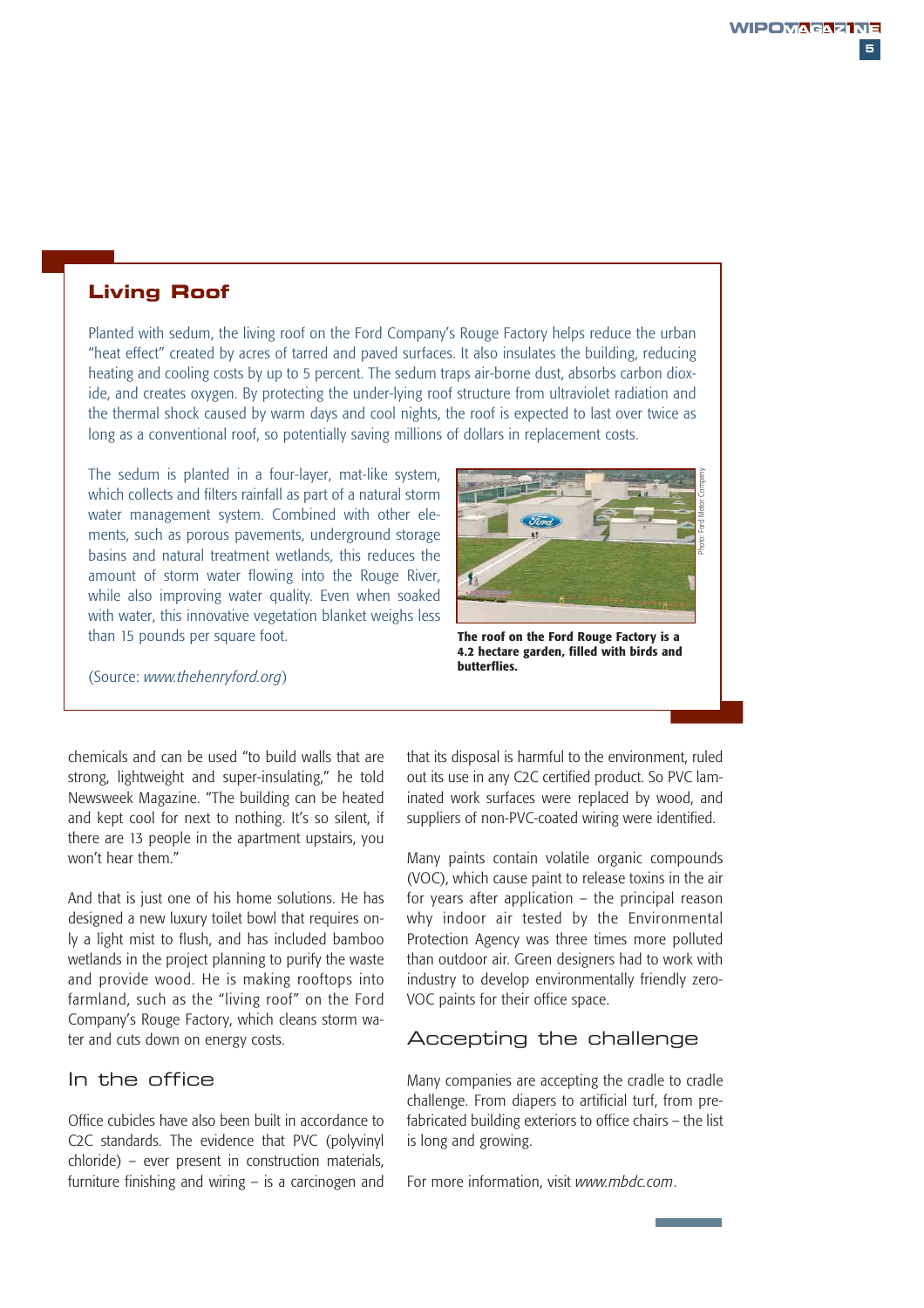# DESIGN FOR LIFE AWARDS – MAOSI BRIDGE

*"The typical Architectural bridge is one that solves the problem of span, context and load in as elegant a manner as possible. The [Maosi] Bridge is modest and chunky but brilliantly answers the demands of the context. It is a wonderful example of how inventive architectural and design thinking results in something both delightful and socially empowering."* – Jury's Comment, Royal Institute of British Architects International Award 2006



**School children from Maosi village in Gansu Province, China, commute safely to school across the bridge that they helped build.**

Among the top nominees for this year's Design for Life INDEX Awards is an extraordinary construction project in the remote province of Gansu, north-west China. Extraordinary, not because it is high tech, or a great work of art, but because of the harmony between the principles of its design and construction, and the needs of the community which it serves.

The Po River runs through the middle of Maosi village, cutting it in two. The old log bridge had to be rebuilt by the villagers each autumn after it was destroyed by monsoon flooding. Its narrow, slippery surface was hazardous for the 200 children, who had to cross the river several times a day to and from their school on the other side. Among regular accidents, a mother and her child were swept to their deaths.

Professor Edward Ng Yan-ynug of the Department of Architecture at the Chinese University of Hong Kong CUHK came across the village by chance, and took up the challenge of designing a solution which would be cheap, simple and easy to maintain by the villagers. He brought together architects, engineers, laymen and students to develop ideas. After two years of research and planning, the result was the 80-metre long *Wu Zhi Qiao* (Bridge of Sustainability).

Rather than try to conquer nature with a massive structure, the team constructed piers without foundations, shaped to minimize resistance to the water and heavy enough not to be washed away. The bridge was constructed largely by hand by the villagers, with extensive use of natural, local materials, such as stone and bamboo. It is designed in small sections with handles so that each section, if detached, can be replaced by six villagers. The bridge planks on the piers form a zig-zag pattern, which discourages heavy vehicles from crossing the bridge – and is an added bonus for those who hold the traditional Chinese belief that evil spirits cannot turn corners. "After 20 years, now I can again walk to visit my friends on the other side," an elderly man told the bridge builders.

The new bridge has survived the floods over the last 15 months, and the bamboo decks have gained strength as a result of being covered with mud. The project has won three major architectural awards, including from the Royal Institute of British Architects (RIBA). Encouraged by the success, the team has embarked on another bridge project in a Tibetan village in Sichuan. Professor Ng hopes that young villagers will themselves be inspired to build more bridges, reaching more communities.

For more information: *www.bridge2far.info.*  For more on the INDEX Design for Life awards: *www.indexaward.dk*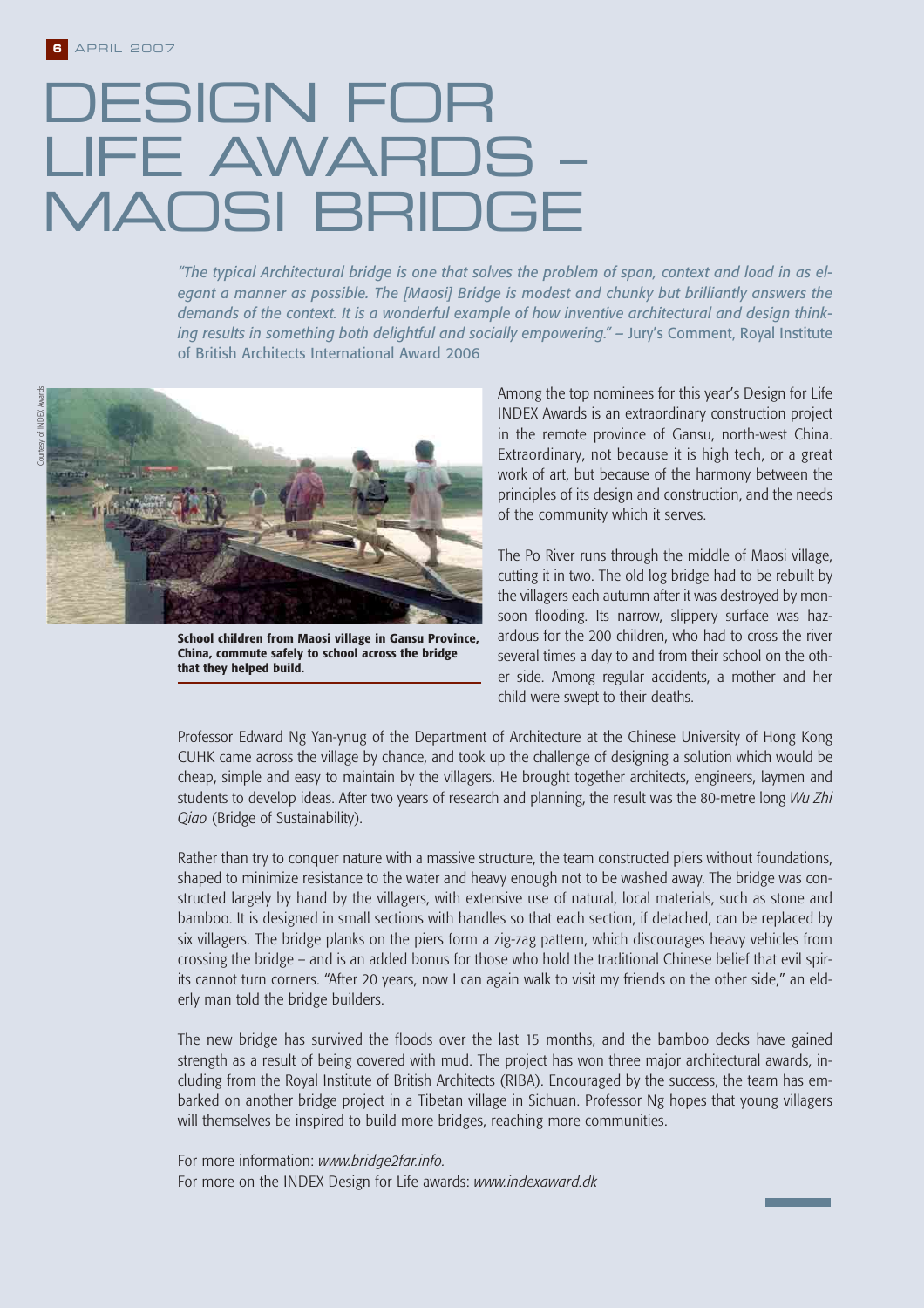**7**

# **BRAZIL** HARVESTS THE WEALTH OF ITS RAIN FORESTS

This article by Michael Ryan was first published in the IP Legal Times of May 2006. Mr. Ryan is the Director of the Creative and Innovative Economy Center at the George Washington University Law School. He is currently writing a book on drug innovation, patents, and health security in developing countries. This article is reproduced with the permission of the author.

When a man in Brazil injured his knee while playing football, a local healer urged him to apply the leaf alcohol of the *maria milagrosa* plant on his knee to relieve the swelling. It worked. The injured man, who was the founder of the French-Brazilian drug manufacturers, Aché, was impressed with the market potential for such a wonder remedy in a country full of football players. He recruited a University of Sao Paulo scientist to isolate the active compound.

But that was the easy part. Who would pay to develop the best formulation of a new anti-inflammatory drug? Who would pay for

the toxicology studies? Who would pay for the laboratory tests, the animal trials, and the human trials? If all these investments were made, how could competitors be prevented from analyzing the chemical composition of the final product and selling it under their own brand names?

The story took place in Brazil in the early 1980s, when Brazilian law did not permit the patenting of pharmaceuticals. That meant the answers to all the above were negative: not Aché and, indeed, no-one, as competitors could not be stopped from freely copying the invention. Government scientists may have seen the myriad possibilities, but a lack of financial investment in the private sector severely constricted the pipeline from laboratory to marketplace.

#### Going for the green

Brazil has long recognized that the vast jungles traversed by the Amazon River hold tremendous wealth. But traditionally efforts to exploit these resources focused on drilling for oil and natural gas,



**With biomedical research on the rise since the reform of Brazil's patent regime, the Amazonian jungles are yielding new treasures.**

mining for minerals, cutting of trees, and planting of agricultural crops. Amazonia possesses the world's greatest biodiversity – extraordinary flora and fauna seen nowhere else – however biomedical research was not a priority for Brazil. Companies were reluctant to invest in the long process of research and development. And the public and private sectors did not work together.

That started to change in 1996 when the Brazilian government undertook a major reform of its patent law. The new patent regime permitted patents on pharmaceutical products and processes, provided a 20-year

term of exclusive rights, and barred parallel imports of patented products.

#### Fresh interest

The new policy had immediate effect. That same year Aché's founding families decided to hire a team of executives with experience in global pharmaceutical management. The new president articulated a business strategy to market drugs previously unavailable in the Brazilian marketplace in partnership with multinational companies and to push Aché itself into the innovation business.

The new R&D director heard the story of the anti-inflammatory remedy that had never been developed and saw real market potential. Because Aché lacked its own internal R&D capabilities, it sought partnerships with universities and hospitals to establish a program of toxicology research, animal testing, and human trials. Aché paid for this initiative by, among other things, winning a government grant.

>>>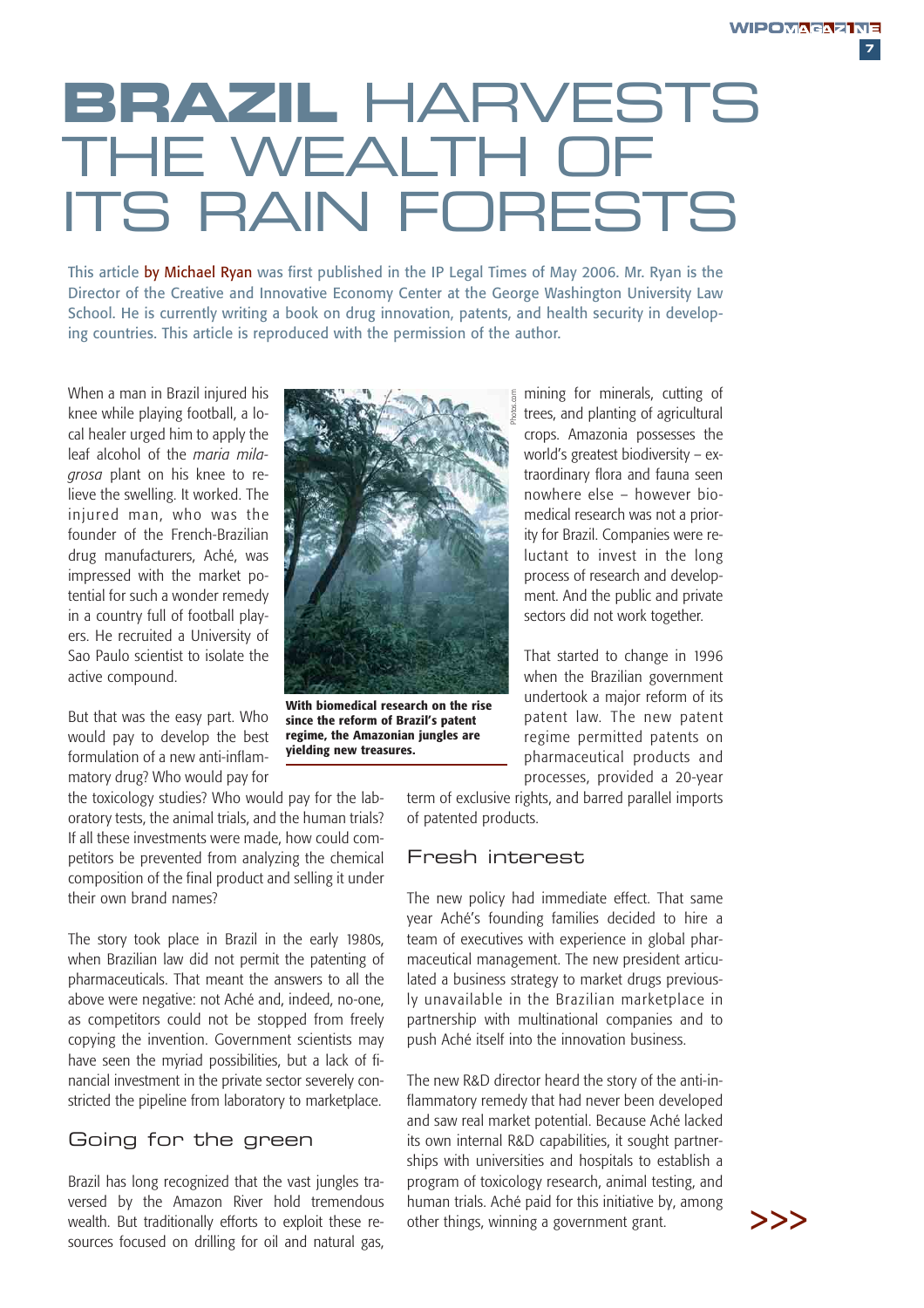Seven years of study, testing, and trials demonstrated the *maria milagrosa* compound to be both effective and safe. The Brazilian public health authority approved the compound for sale in November 2004. Aché filed for patent protection in Brazil, the United States, and Europe. The anti-inflammatory cream *Achéflan* went on the market in the summer of 2005.

*Achéflan* is apparently the first patent-protected biomedical product to be developed by Brazilians from a natural resource. And it was an instant hit with professional football players, weekend athletes and their doctors.



**An R&D alliance between BioLab and Biosintetica aims to develop innovative drugs from Brazil's many snake and insect species.**

Buoyed by its medical and financial success, Aché has gone on to establish more R&D partnerships with universities. Together Aché and its partners are seeking to develop therapeutic treatments in such areas as anxiety, diabetes, high blood pressure, liver disease, and sleep disorder.

#### Making a deal

Other Brazilian drug makers are also stirring the creative juices. Two companies, BioLab and Biosintetica, have formed an R&D strategic alliance because, in the words of one manager, "innovation is fundamental to survival." Their first-of-its-kind initiative in Brazil was five years in the making. Its goal was to develop new drugs from Brazil's many snake and insect species.

The partners, whose independent R&D efforts have resulted in some three dozen international patents between them, saw in each other complementary business capabilities. But they realized that they also needed to connect with university researchers. Not surprising, BioLab and Biosintetica managers report that their collaborative agreements with academia were difficult to negotiate. (Aché tells a similar story about its research arrangements with universities and hospitals.) In general, universities in Brazil did not have experience with these kinds of collaborative relationships. Academic researchers did not trust the private sector as partners. They also lacked both know-how and capabilities with respect to intellectual property management. And they brought to the table some unrealistic expectations regarding risks, rewards, and royalties.

But over time, the BioLab and Biosintetica negotiators built up a level of mutual trust. Eventually, they figured out how to protect everyone's interests to everyone's satisfaction. To date, the R&D partnership has yielded 11 international patents, although it has not yet brought any innovative new products to market.

#### Selective science

The successes of BioLab, Biosintetica, and Aché begin to point the way to more public-private pairings.

For many years, the Brazilian government has made significant investment in the country's public research universities and national laboratories. This investment has been most pronounced in the State of Sao Paulo, which dominates the Brazilian economy. For 50 years, the State of Sao Paulo Research Foundation – commonly known as FAPESP (Fundacao de Amparao a Pequisa do Estado de Sao Paulo) – has funded basic scientific research and graduate education at the University of Sao Paulo, the University of Campinas, and Paulista State University.

The biomedical research base in Brazil also includes two important publicly supported research institutes, the Instituto Bhutantan and the Oswaldo Cruz Foundation. As operations of the Ministry of Health, both institutes seem to have been organized to create biomedical development and production capability for governmentowned pharmaceutical facilities, which in Brazil produce some 200 different drugs and vaccines. But the institutes have not traditionally served to encourage much innovation or to push the commercialization of technology through public-private partnerships.

The problem for Brazil was that the public investments in basic science and technology had not yielded many marketable products. And the private sector in general still invested too little in R&D. FAPESP data show that two-thirds of R&D spending comes from the government; only one-third is invested by the private sector. Seventy-five percent of scientists and technologists work in the universities; only 18 percent work in private business.

Most industrial R&D carried out in the Brazilian private sector occurs in the agriculture, aircraft, and energy industries. Until very recently, private-sector biomedical R&D was close to nil. Few companies run their own research laboratories. There are not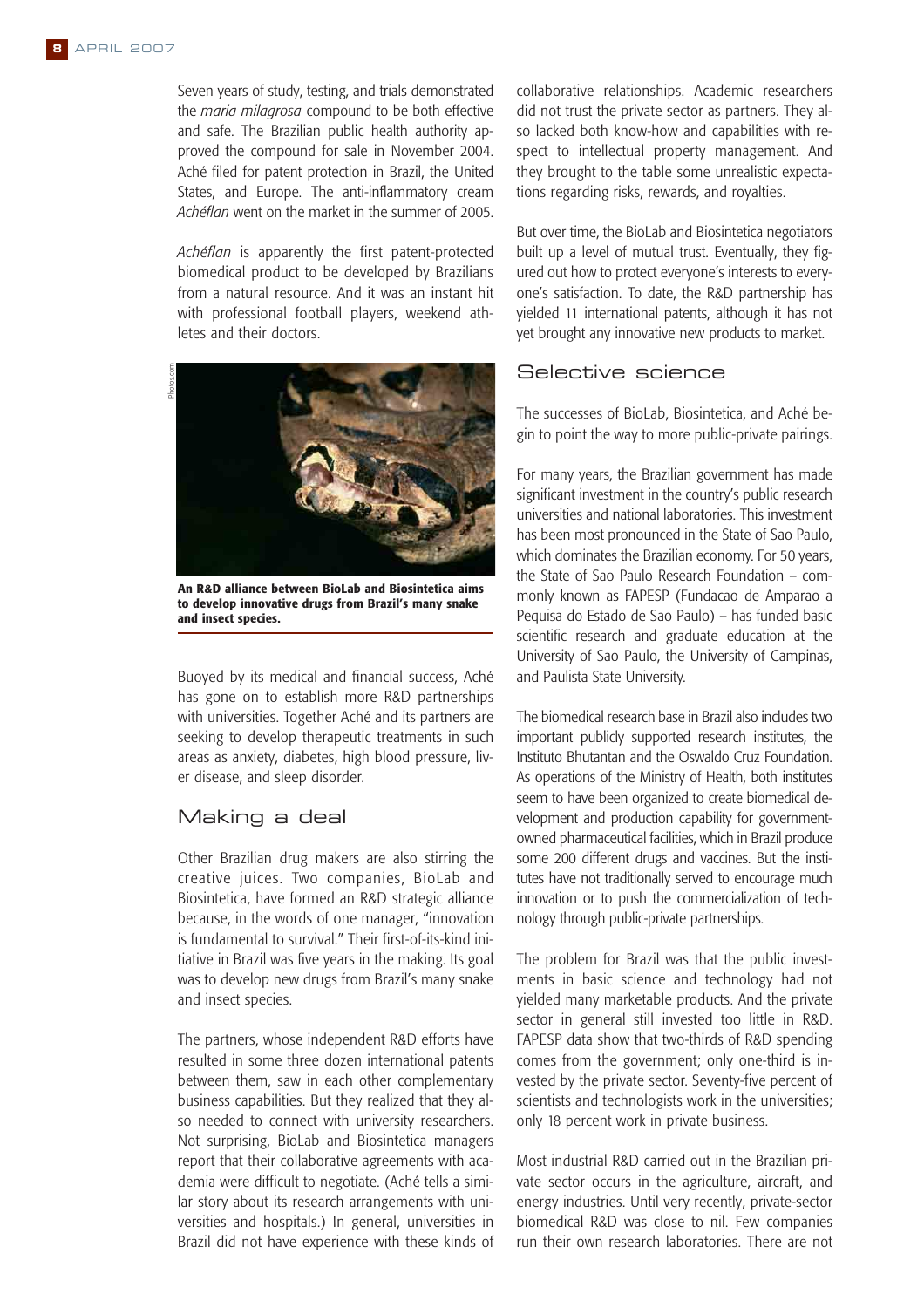**9**

#### **The Brazilian Innovation Law**

The 2004 Brazilian Innovation Law was introduced to provide the legal framework needed to improve the country's capacity to generate and commercialize technology. The Law deals with incentives to increase the establishment of cooperative links between public scientific and technological institutions (STI) and enterprises. It also regulates the use and negotiation of IP generated from collaborative activities between STIs and firms.

To improve its innovative capacity, Brazil needed to encourage more firms to invest and become involved in technological developments. The Ministry of Science and Technology estimated that 70 percent of R&D in Brazil is financed with public resources. In addition, 80 percent of Brazilian researchers carry out their activities within public institutions, concentrating on the production of scientific papers. The country produces 1.5 percent of the worldwide total of papers in scientific fields – a similar percentage to Korea. However, whereas the number of USPTO patents granted to Brazilian inventors only increased from 33 in 1980 to 113 in 2000, in Korea the increase in the same period was from 30 to 3,472.

Public STIs have long struggled to formalize activities involving collaboration with enterprises. The previous legal framework regulating STIs compelled them, among other things, to undertake a public bidding process for the licensing of technologies. According to the new Innovation Law, STIs are only requested to publish a previous "request for licensees" for the purposes of transferring or licensing their technologies. With this new regulation, STIs are able to accelerate the process of licensing and selecting the best partners.

The Law allows STIs to negotiate the use of their laboratories with SMEs. This possibility will facilitate R&D among small companies. In addition, there is a special requirement for funding agencies to promote specific programs to stimulate innovative projects in micro and small enterprises.

The Innovation Law serves as an incentive to establish partnerships aimed at developing new technologies. Researchers have the possibility to work in other STIs and continue to receive their regular salaries. Researchers are also able to request special leave without pay to become involved with a start-up company in order to further develop their new technologies.

From "In Search of an Innovative Environment – The new Brazilian Innovation Law" (2005) written by Maria Beatriz Amorim Páscoa, then Director of Institutional Partnerships and Technological Information, at INPI Brazil.

many private-sector jobs for biomedical graduates and thus modest incentives to pursue higher education in the biomedical sciences.

Clearly, something needed to be done to jump-start the engine of private innovation.

#### Amazon partners

In December 2004, the Brazilian government promulgated another major legal reform, the Technology Innovation Law. The purpose of the legislation is to encourage more public-private cooperation by making it easier for public and private enterprises to share resources, raise capital and clarify intellectual property rights.

Eight provisions are key:

- **Public research institutes are permitted to** share their laboratory facilities with privatesector enterprises.
- **Public research institutes and private-sector en**terprises are permitted to enter into capital relationships for the purpose of R&D.
- **Public and private partners may specify the** ownership of any future intellectual property rights by contract.
- **Public research institutes and their employees must** protect trade secrets associated with their research.
- **Public research institutes may license their tech**nologies to private enterprises.
- Individual public researchers may share in the economic returns associated with the successful commercialization of a new product.
- Public researchers may take leave from their public  $\mathcal{L}_{\mathcal{A}}$ position in order to work for a private enterprise.
- Government development agencies should prom. vide financial and human resource assistance in support of private-sector R&D.

By substantially reforming its patent law and removing major institutional barriers to technological development, Brazil has made certain that the innovation will not end with *Achéflan*. The stage has been set for the next fruitful act in Brazil's quiet biomedical revolution.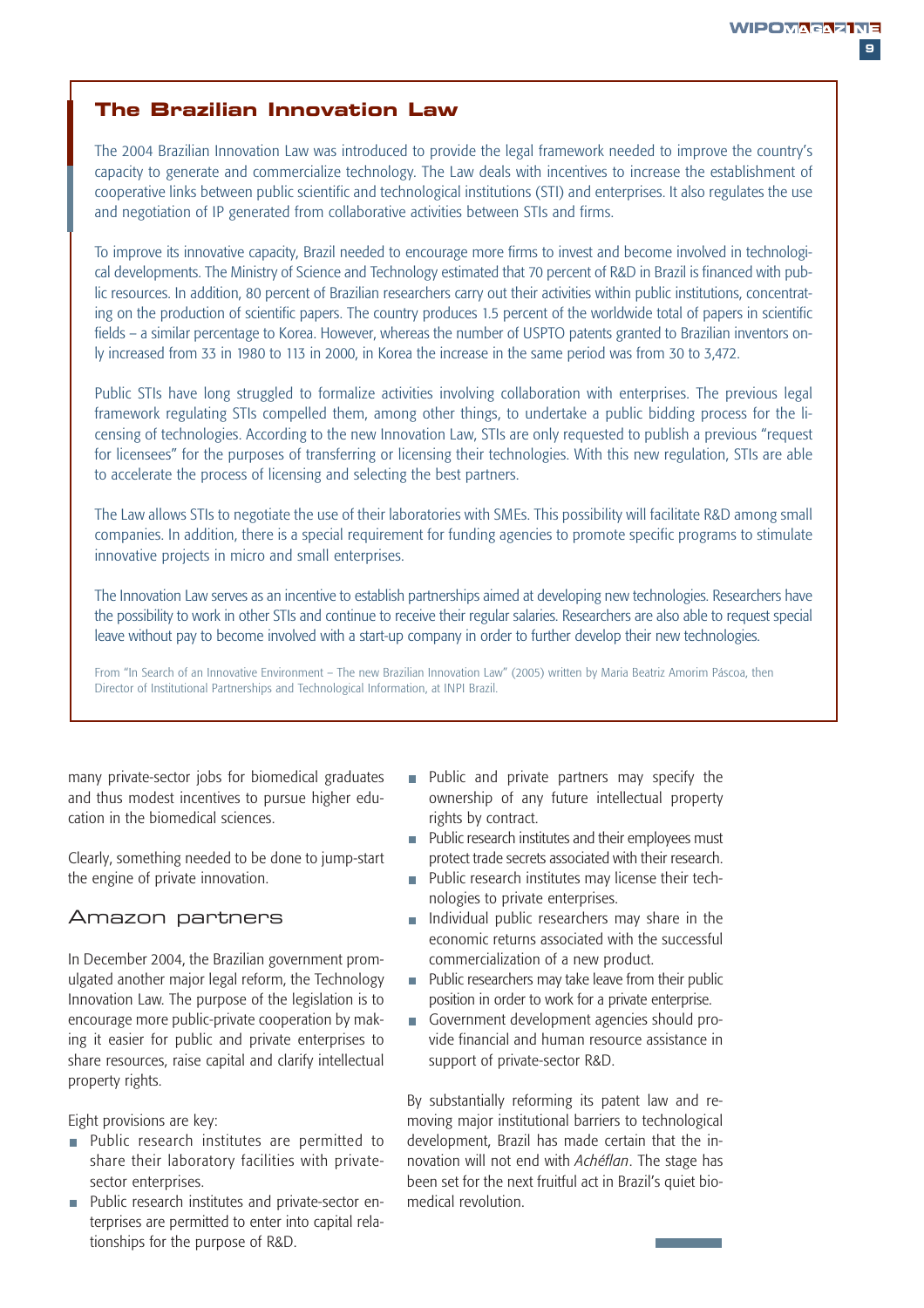# CHNOLOGY BASED OITIOI TWI EDGE AI ETIC RESOURCES **Sharing the Benefits**

Technological developments have increased our ability to derive industrial and commercial benefits from traditional knowledge (TK) and genetic resources. As seen in the previous article on Brazil, there are many examples of TK and ge-



**The Convention on Biological Diversity was concluded at the 1992 Earth Summit in Rio de Janeiro, Brazil.**

netic resources providing essential inputs to the development of valuable new products including medicines, crops and industrial enzymes.

But this same trend has sharpened concerns about how to ensure (a) that knowledge and genetic resources are used with the prior informed consent of the traditional and local communities concerned, and (b) that benefits of such use are shared equitably, especially with the custodians of the resources. *The Convention on Biological Diversity* (CBD), for instance, which was concluded at the 1992 Earth Summit in Rio de Janeiro, establishes the principles that access to genetic resources should be subject to prior informed consent and the benefits of their use should be shared equitably.

It is often remarked that the bulk of the world's traditional knowledge and biodiversity lies in the developing world, whereas the capacity to extract commercial benefit from these still resides largely in the developed world. Patent statistics show a predominance of developed country activity in this field, and although several developing countries are now showing a rapid increase in relevant patent activity, they are starting from a very low base. The International Patent Classification was recently amended to introduce new classes to help identify and monitor patents on medicines derived from natural products, which often make use of TK and genetic resources.

#### Different approaches

The debate over access and benefit sharing has led a number of countries to amend their laws to require disclosure of any TK and genetic resources used in a patented invention. This extends in some cases to requiring evidence of prior informed consent and equitable benefit sharing. Such requirements make a direct link between the context in which genetic resources and TK are accessed and used, and the filing of patents on inventions based on such inputs. Several such proposals have also been made at the international level, including a proposal within the World Trade Organization (WTO) to amend the Agreement on Trade Related Aspects of Intellectual Property Rights (TRIPS Agreement) to make such disclosure requirements mandatory in national laws. Other countries have taken the view that different means, such as access contracts, are preferable to amending patent law and international treaties in this way.

Several WIPO forums have considered this question, and WIPO has developed two detailed studies on this question at the invitation of the CBD. An extensive debate continues in several international fora, including the WTO, the CBD and WIPO.

For more information: *www.wipo.int/tk/en/genetic*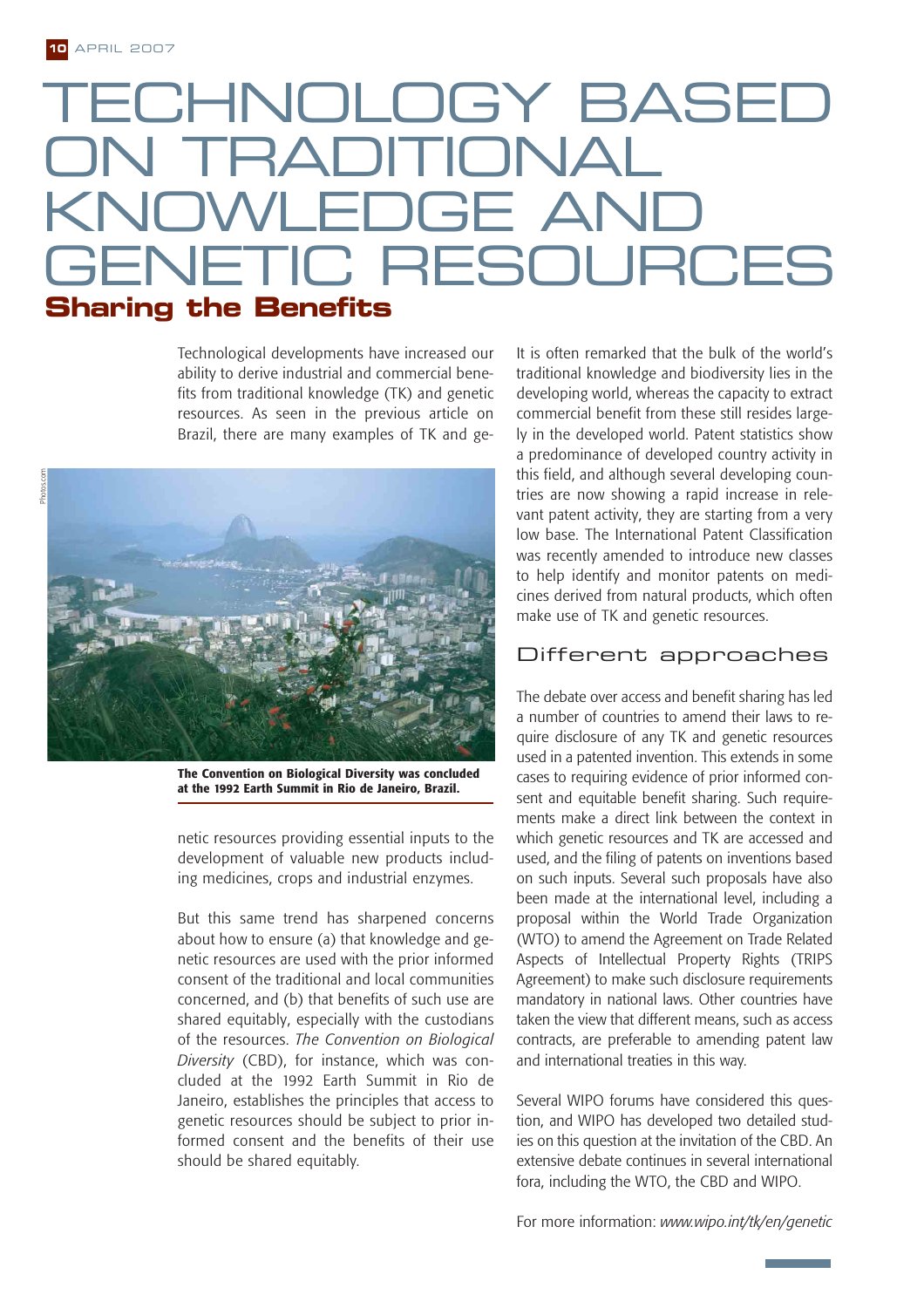## RECORD YEAR **for International Patent Filings**

### **and Trademark Applications**

PCT: charttopping figures from Northeast Asia

A record 145,300<sup>1</sup> international patent applications were filed under the Patent Cooperation Treaty (PCT) in 2006, an increase of 6.4 percent over the previous year. For the third year running, the most remarkable growth rates came from countries in northeast Asia, the source of 25.3 percent of all international applications under the PCT. The fastest growing technology areas were semiconductors (28 percent increase), information technology and pharmaceuticals.

"Developing country economies are capitalizing on the tools of the intellectual property system for wealth creation," said WIPO Deputy Director General Francis Gurry. "New centers of innovation – in particular in northeast Asia – are emerging and this is transforming both the geography of the patent system and of future global economic growth."

While the U.S., Japan and Germany remained the top three filing countries, the Republic of Korea, with a 26.6 percent increase, overtook the U.K. and France to become the fourth biggest country filer. Applications from China, where PCT use grew by an impressive 56.8 percent, dislodged Switzerland and Sweden to take eighth position. Among the top fifteen, Italy and Israel also achieved double-digit increases.

For more details see: *www.wipo.int/edocs/prdocs/en/2007/ wipo\_pr\_2007\_476.html*

#### **Top Filing Companies in 2006**

**PCT**

Philips Electronics N.V., **Holland** (2,495) Matsushita, **Japan** (2,344) Siemens, **Germany** (1,480) Nokia, **Finland** (1,036) Bosch, **Germany** (962)

#### **Madrid System**

Lidl, **Germany** Novartis, **Switzerland** Janssen Pharmaceutica, **Belgium** Henkel, **Germany** Nestlé, **Switzerland**

#### **Top Filing Companies in Developing Countries in 2006**

| <b>PCT</b>                                                       | <b>Madrid System</b>                                                    |  |
|------------------------------------------------------------------|-------------------------------------------------------------------------|--|
| Huawei Technologies, China                                       | China Network Communications Group Corp., China                         |  |
| LG Electronics, Korea                                            | Shanghai Tyre & Rubber Co., China                                       |  |
| Samsung Electronics, Korea                                       | Xiamen Xingyatai Plastic Industry Co., China                            |  |
| LG Chem, Korea                                                   | <b>ESTsoft Corp. Korea</b>                                              |  |
| Electronics and Telecommunications Research<br>Institute, Korea  | <b>TMAX SOFT Co. Korea</b>                                              |  |
|                                                                  | Maroc Telecom, Morocco                                                  |  |
| <b>ZTE Corporation, China</b>                                    | Asia Pacific Breweries, <b>Singapore</b>                                |  |
| Agency for Science, Technology and Research,<br><b>Singapore</b> | Société de Promotion Pharmaceutique du Mahgreb<br>"Promopharm", Morocco |  |
| Ranbaxy Laboratories, India                                      | <b>INGELEC. Morocco</b>                                                 |  |
| Council of Scientific and Industrial Research, <b>India</b>      | Office National de Commercialisation des Produits                       |  |
| NHN Corporation, Korea                                           | <i>Viti-Vinicoles</i> , <b>Algeria</b>                                  |  |

#### Madrid System: Germany holds its lead

WIPO received a record 36,471 applications in 2006 under the Madrid System for the international registration of trademarks – up 8.6 percent over 2005. For the  $14<sup>th</sup>$ consecutive year applicants from Germany headed the list of top filers, accounting for 18 percent of the total, followed by users in France. After only three years as a member of the Madrid System, users in the U.S. ranked third, followed by Italy and the Benelux.

WIPO Assistant Director General Ernesto Rubio noted that international trademark filings had increased by over 25 percent in several countries, including Australia, Italy, the Republic of Korea and Norway. Applications from Morocco were up by over 80 percent.

The 25 countries of the European Union together accounted for around two-thirds of applications in 2006. Since October 2004, applicants from these countries have the option of filing their international applications either through their national trademark office or through the European Community's regional Trademark Office (OHIM) in Alicante.

For the second year, China was the country most frequently designated by applicants for protection, reflecting increasing levels of trading activity by foreign companies in China. It was followed by Russia, Switzerland, the U.S and Japan. Increasingly, applicants are opting to designate the EC as a whole for trademark protection rather than individual EC countries. Ukraine moved up to  $9<sup>th</sup>$  place with a 9.5 percent increase in designations.

For more details see: *www.wipo.int/edocs/prdocs/en/2007/ wipo\_pr\_2007\_480.html*

1. Provisional estimate – WIPO continues to receive PCT applications filed with national offices in 2006 throughout the first half of the year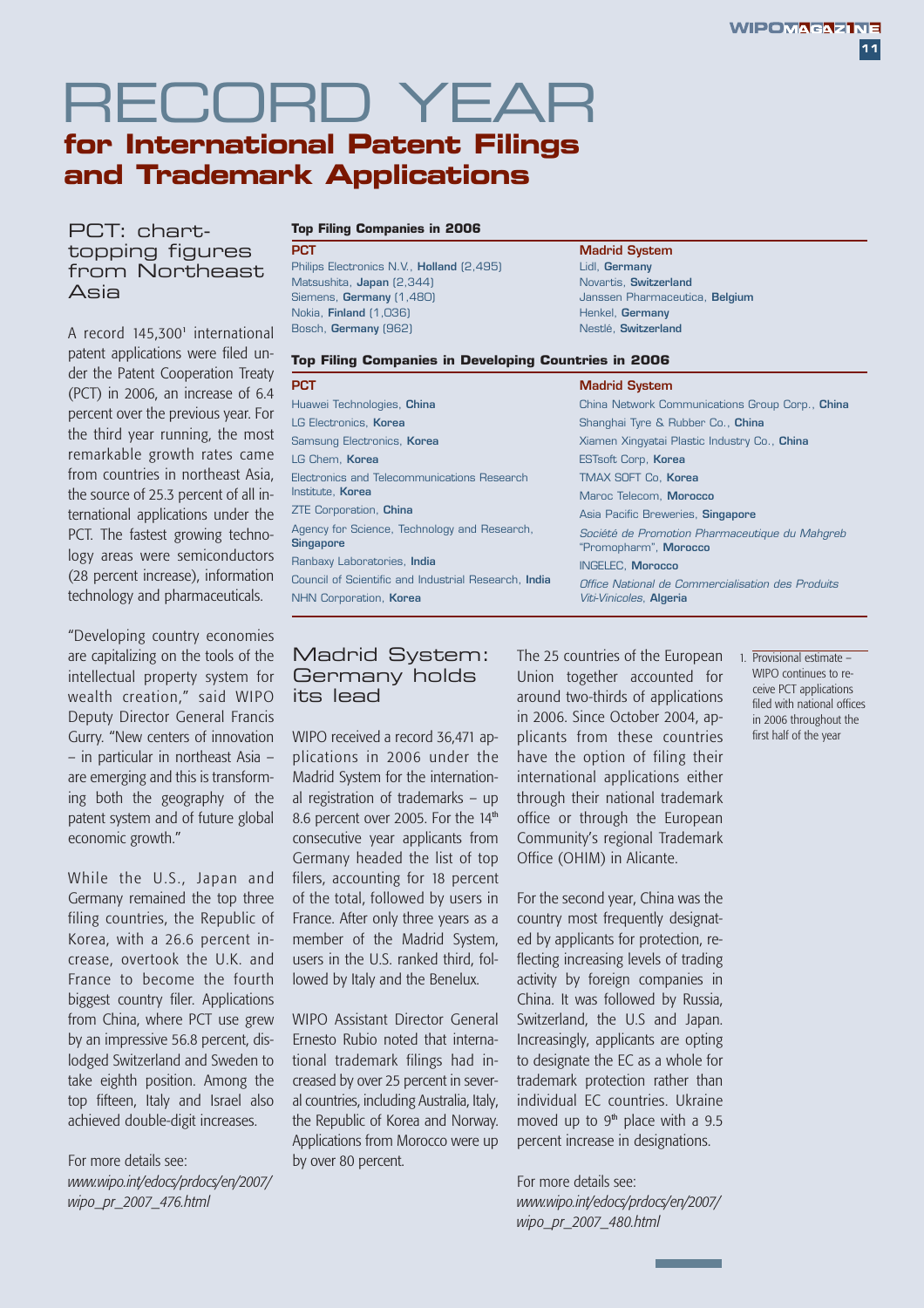## **T PORTRAITS Combating Hazards**

*More than 1.2 million international patent applications, covering new technology of every description, have been filed since the Patent Cooperation Treaty (PCT) began operating in 1978. Continuing our series of snapshots, WIPO Magazine dips into the PCT database and seeks out the people behind the patents. In this edition, innovators from Israel, Australia and the U.S. pit human ingenuity against natural and unnatural hazards.*

### **Shark shock**



**A shark approaches then turns away from a diver wearing the Shark Shield.**

It was the stuff of nightmares. Mike Wescombe-Down was, at age 16, a carefree, water-loving youth, until his diving companion was mauled to death by a Great White Shark in the coastal waters of Australia. The trauma left him with a hatred of the notorious predators. But as he came to know and understand their ways better, this developed into a desire to find a technical solution that could prevent the recurrence of such horrors, while enabling swimmers and sharks to co-exist safely in the same waters.

Mike Wescombe-Down's research led him to some ingenious technology, which had been developed in the 1990s by the well-respected Natal Sharks Board of South Africa. Based on electronic wave-fields, this was marketed to divers under the name of Shark POD, but the product was bulky and expensive, and enjoyed limited success. Mike set up the SeaChange Technology company, acquired the rights to the South African technology under an exclusive worldwide licensing agreement, and put his diving experience and industrial design skills to work to produce a new, improved shark deterrent.

The result was the Shark Shield™, featured last year on the Australian Broadcasting Company's (ABC) *New Inventors* series. The compact device, which straps onto a swimmer's leg, or into a diver's pouch, consists of two electrodes, which generates a powerful electromagnetic field around the user in the water. A shark which swims within seven meters of the device experiences a sensation of acute discomfort as the electric waves hit sensory receptors found on the shark's snout. While completely harmless, should the shark draw nearer, the discomfort grows more intense until it causes muscle spasms and drives it away. Neither the swimmer, nor other marine life, is affected.

SeaChange Technology Holdings, based in Adelaide in South Australia, filed four international patent applications via the PCT in 2002 and 2003. These covered their Shark Repelling Device and related inventions, including a shark-repelling hull for boats. Mike reports that the Shark Shield is selling well, to both recreational and professional divers, swimmers, surfers, fishermen and kayakers.

For more see: *www.sharksheild.com*

## **Zapping deadly chemicals with nano-particles**



**A Kansas emergency response unit tests FAST-ACT on vapors from a leaking propane tank.**

In 1995, members of a sinister cult released deadly sarin nerve gas into the crowded Tokyo subway. Emergency teams struggled to evacuate choking passengers as the gas spread. Among the millions watching the horrifying images on the evening news was Dr. Kenneth Klabunde, a professor of chemistry at Kansas State University, U.S. Dr. Klabunde's laboratory had been working on nano-engineering methods to develop unique materials with the potential to help during such an attack. Two years later, the university filed a PCT application covering the techniques he had developed for creating substances capable of adsorbing and destroying highly toxic chemicals.

Dr. Klabunde founded NanoScale Corporation, which then licensed the technology from Kansas State University. With support from the National Science Foundation, the company began producing and marketing FAST-ACT® (First Applied Sorbent Treatment Against Chemical Threats), as a groundbreaking chemical threat response product. FAST-ACT consists of nano-crystalline particles of magnesium oxide and titanium dioxide that are sprayed from a pressurized canister. The particles of powder latch onto

Aaterials.

Courtesy of SeaChange Technology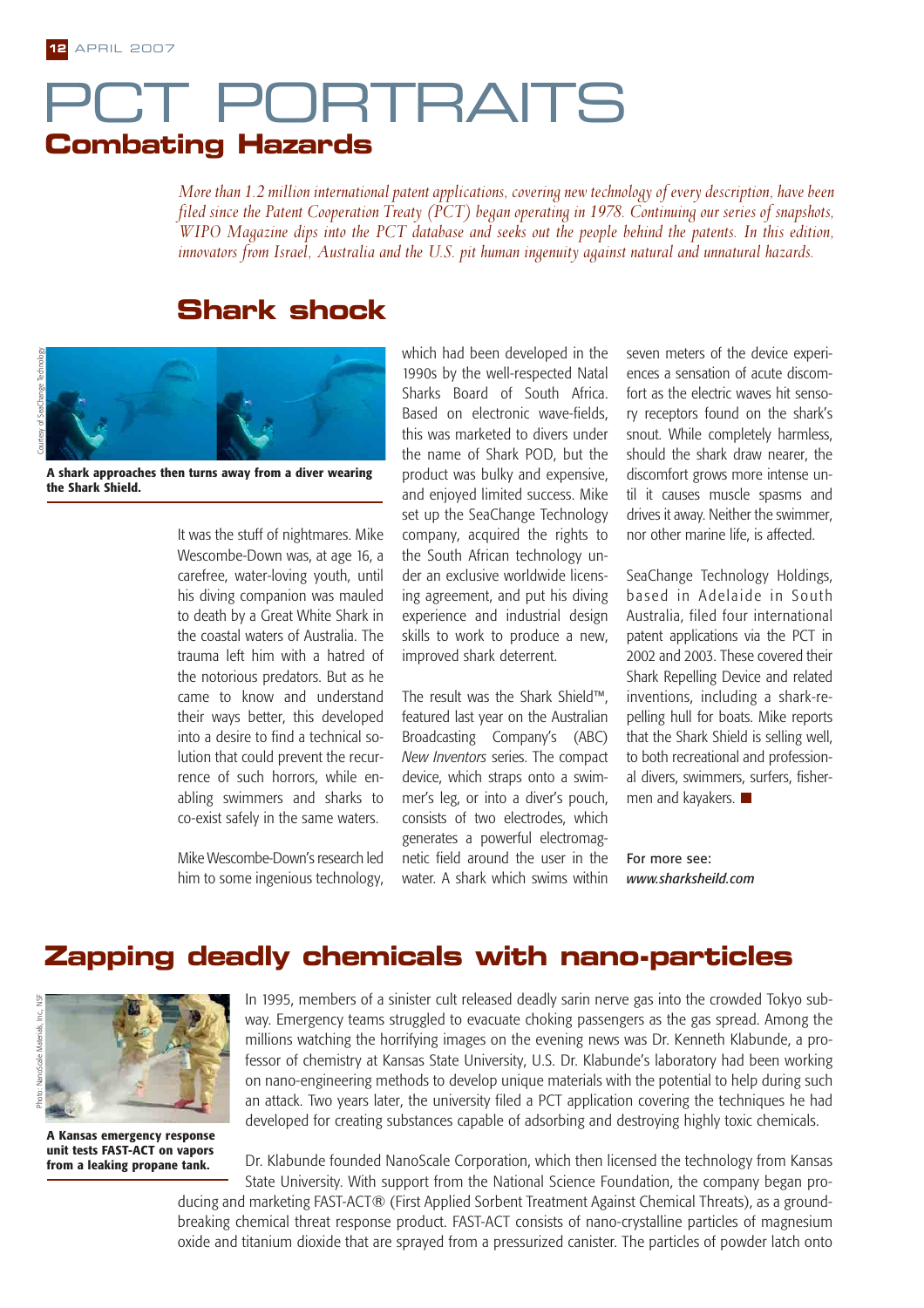### **Chute to safety**

Israeli entrepreneur Eli Nir did not want others to have to suffer what he had experienced as he watched fire-fighters struggle up and down ladders to rescue his eight year old son, trapped on the top floor of a burning, high rise hotel. His son escaped unscathed. Others, in similar situations, have been less fortunate.

The solution conceived by Mr. Nir was a simple one: collapsible steel coils sheathed in fireproof, Kevlar-like fabric are installed on the outside of the upper floors of a high rise building, and accessed by emergency exit doors. When a fire alarm sounds, the tubes unfurl. The occupants of the building step through the door and slide down to the ground – much like in a giant water-slide at an amusement park. The speed of their descent is controlled by a series of "steps" incorporated into the structure of the chute.

Mr. Nir filed a total of six PCT applications relating to his "rescue sleeve" between 2000 and 2002. His concept was developed by Tel Aviv-based manufacturers, Advanced Evacuation Systems (AES), who raised US\$ 1 million from private investors. Former Israeli Prime Minister Ehud Barak joined the board of directors to help promote the invention.

The demonstration of the prototype at a Washington hotel in October 2002 caused a splash, as the press gathered to watch a series of volunteers launch themselves through the 50 meter chute, and emerge beaming at the bottom. AES' statistics indicated that the structure would enable a person to descend 25 stories in under 10 seconds, so that 15 people could be rescued per minute. New models were planned, based on a corkscrew principle, for use up to 100 floors high.

The deputy chief of the Washington fire department, Mike Smith, was impressed by what he saw, and the chute was singled out by Time Magazine as one of the Best Inventions of 2002. But not all inventions live up to their promise. Take-up by



**At the press demonstration volunteers launched themselves from the 11th floor of a Washington Hotel.**

potential clients failed to match expectations, and the company concluded that further work was needed in order to secure active backing from U.S. health and safety bodies. For now, all has gone quiet at AES. A case of back to the drawing board? Or down the tubes?

For more see: *www.aes-systems.com*

See also www.wipo.int/pct/en/inventions/ for WIPO's PCT website Gallery of Notable Inventions and Inventors, featuring a selection of other interesting innovations.

the toxic gases or liquids and render them harmless. As well as neutralizing sarin, mustard gas, and other chemical agents, the powders can be used to mop up spillages of hazardous industrial chemicals and acids. The invention won Kenneth Klabunde a 2005 Breakthrough Award from Popular Mechanics magazine.

Nano particles possess properties quite different from either the individual atoms of a substance or the bulk material. They form a new class of matter, to which neither quantum chemistry nor classical physics theories apply. The secret of the punch packed by the FAST-ACT powders lies in engineering the nanoparticles to create jagged edges, which vastly increase their surface area, porosity, and chemical reactivity. As Dr. Klabunde explains, where as ordinary magnesium oxide powder has a surface area of only 30 square meters per gram, the techniques used to produce FAST-ACT increase this more than ten-fold: "Just seventeen grams of the powder has the surface area of a football field," he says.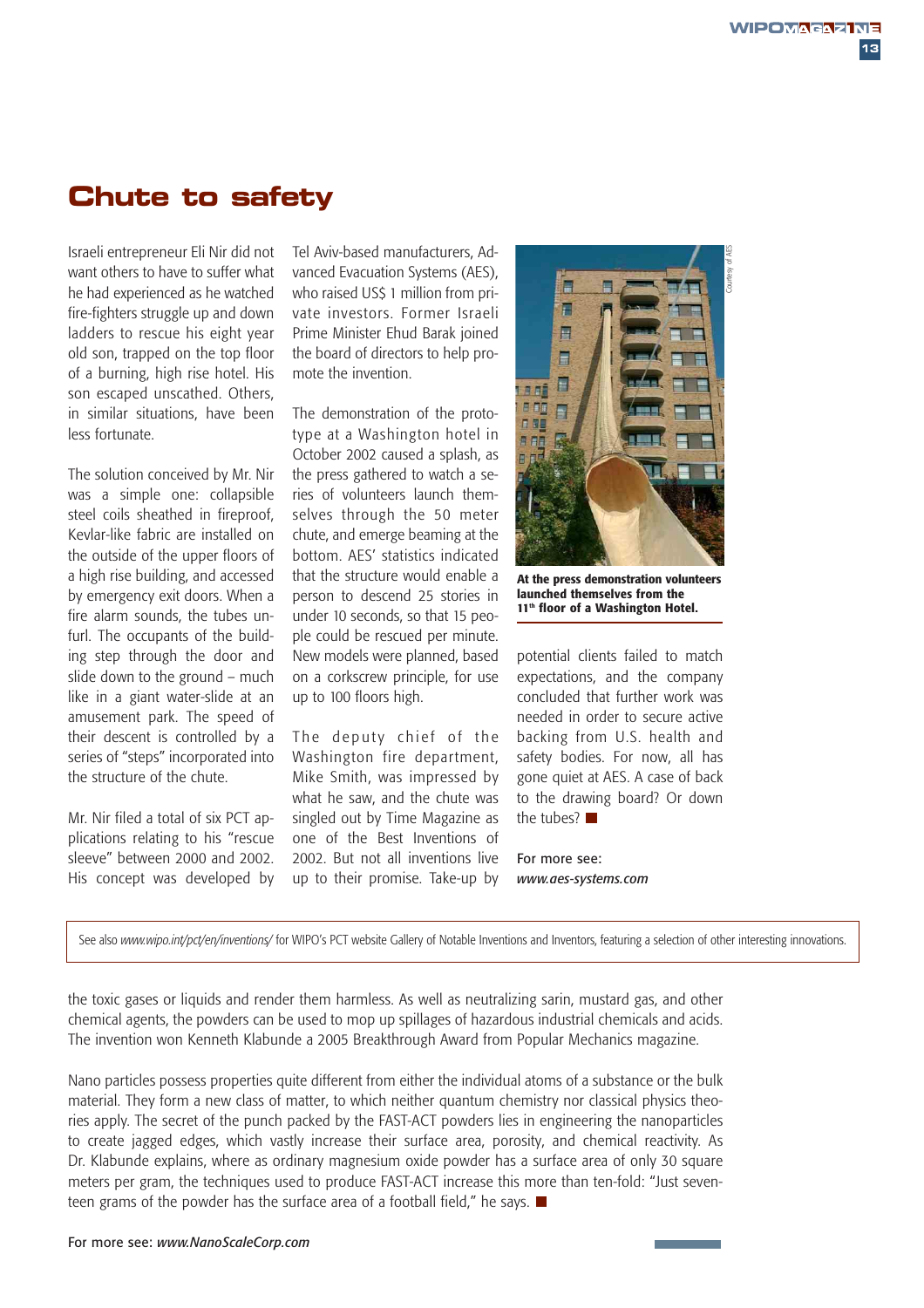# TALKING TO THE **DOWNLOAD GENERATION**

#### *"I wouldn't steal a car. I wouldn't steal a DVD. But I might borrow a DVD from a friend. And what's the Internet these days, but a big group of friends sharing stuff?" – Hussein,\* aged 17*

The names of the students have been changed.

Hussein was among a group of 16-17 year olds whose views on piracy provided delegates to the 2007 Global Congress on Combating Counterfeiting and Piracy with food for thought. A WIPO team had taken cameras into the classroom of an international school, shown the students a range of anti-piracy publicity materials, and filmed their reactions. With the subject of awareness-raising high on the Global Congress agenda, the film was intended to illustrate the importance of understanding the attitudes of a target audience when designing outreach campaigns.

#### **Out of the Mouths of Rappers**



**People don't wanna pay for CDs Now every other household's got PCs They download on mp3s, People please be reasonable. How am I gonna make my Gs If you got the album before the release? The quality's rubbish and there ain't no sleeves. Do you deem that feasible?** 

Lyrics from "Download" by U.K./Ghanaian rap artist, Sway.

#### Rights and wrongs

A show of hands in the classroom revealed that downloading music illegally was a daily practice among this typical group of bright teenagers. Why, we asked them, did these normally law-abiding citizens have no qualms about breaking the law in this particular area? It was clearly not through lack of awareness of copyright law. The students were well informed. Yet they did not feel that they were doing anything wrong. "Downloading seems kind of unreal compared to other crimes," reflected Elena. "Sure, we know it's illegal," added Harry, "but it's not like you're going to get a knock on the door and find a policeman standing there." They might feel differently, the students agreed, had anyone they

knew ever been fined or punished for illegal downloading. But as it was, they saw it as a non-crime with no consequences.

But what about the ethical rights and wrongs? Hussein was quick to voice a sense of popular outrage: "Yeah, well how is it moral to charge 25 dollars for a CD that costs 25 cents to produce?" This unleashed a flood of invective against perceived corporate greed, of which the teenagers viewed themselves – and many artists – as innocent victims. "For them to say they're losing millions because of downloading is hypocritical," fumed Ayushi. "The record labels are just *minting* money."

An explanation from the WIPO team as to how record companies use sales profits to subsidize new talent and unprofitable bands, made little impact. One earnest lad in the front row urged his classmates to see "the economic point of view. – It's a business, after all, and businesses have got to make money." But others shot back: "then they should work harder on making us *want* to pay for it." Ricardo argued that the time had come for new business models: "They've got to find ways to make money other than selling CDs, because stopping people from downloading illegally is, well, extremely hard."

#### What of the artists?

Surely, though, these music-loving kids would see that taking music without paying for it was unfair to their favorite artists? The WIPO team showed the class a short film, in which Malian world music star Amadou describes about how piracy has affected him. This did leave some of the class pensive. "Yes, I can see that it makes a difference for an artist like that, who doesn't have a lot of money," commented Lucy. Deborah compared a recent interview with mega-star P!nk: "I heard her talking [about piracy], but it didn't affect me at all, because I know just how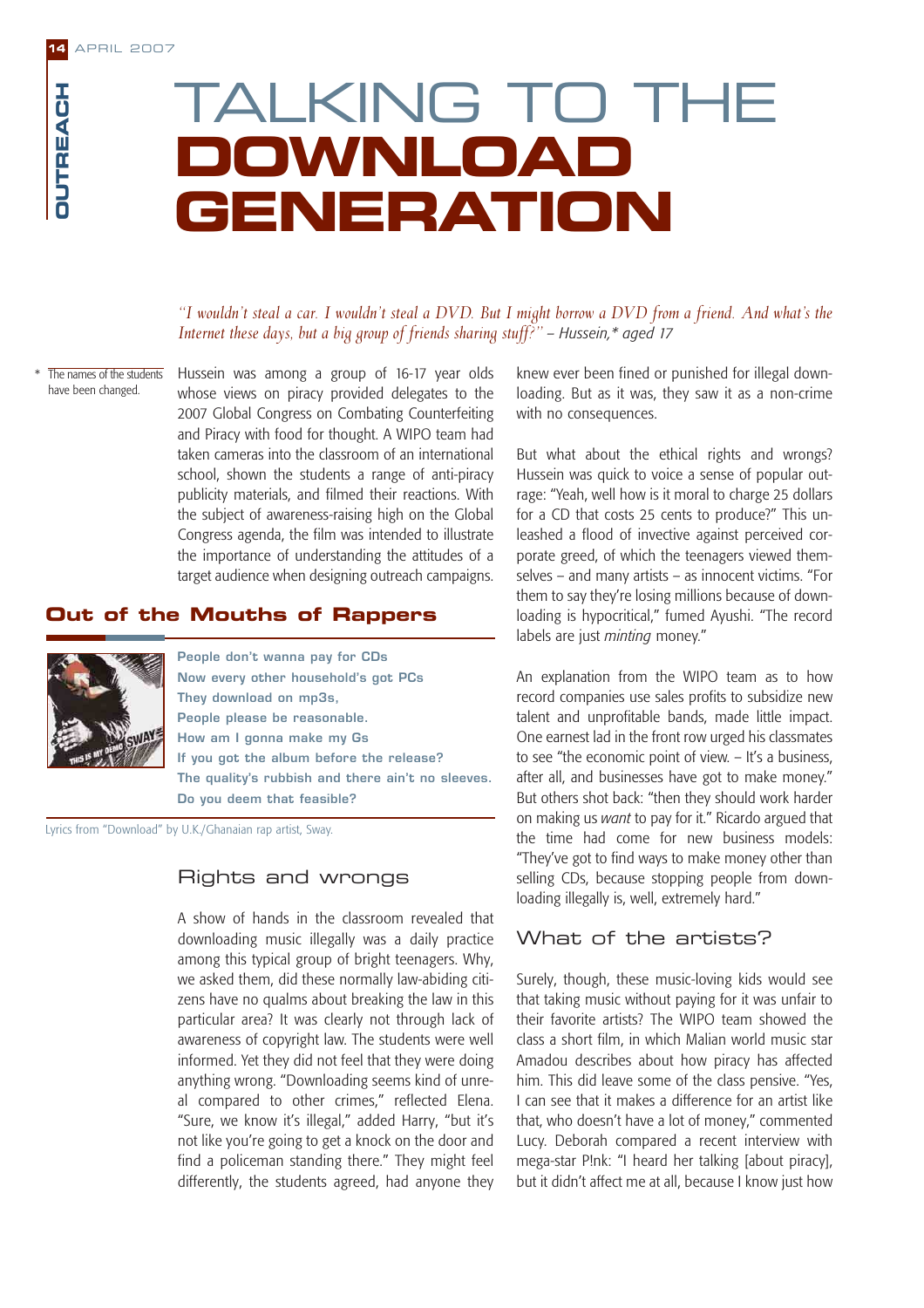

rich and famous she is." Ali put his finger on the difficulty in finding the right kind of artist to communicate anti-piracy messages: "Trouble is, I'd never heard of the Malian guy. It needs to be someone really famous to catch our attention in the first place – but then we wouldn't believe they need the money."

Ayushi flagged up some cultural differences, describing a successful Bollywood campaign in which popular stars appealed to the public not to buy pirated DVDs. "In India we love our cinema and our film stars. That works for us," she mused. Other kids picked up on a news clipping about a Hong Kong campaign in which boy scouts were used to report instances of piracy. While that might work well in some cultures, smiled Lucy apologetically, "it would just make me hate boy scouts."

Hussein, meanwhile, questioned the premise that downloading is bad for artists, citing bands which become well known as a direct result of their music being "shared" on the Internet. And he railed against what he saw as the hypocrisy of bands such as the heavy metal group, Metallica; "I mean, they sued [P2P file-sharing site] Napster, and yet the whole reason they got so famous was because of the illegal tape trade 15 years ago."

#### Tuning out

The students' reactions to the anti-piracy materials we showed them suggested that messages designed to alarm were perhaps the least effective. A poster suggesting that pirated DVD sales funded terrorists was met with disbelief. The notion that the FBI would hunt down illegal downloaders was dismissed as laughable. An advertisement with dramatic music and visuals, which equated piracy with car theft, certainly caught their attention, but left none persuaded by its message.

Several of the kids pointed out that young people are so bombarded by messages and warnings that they tend to tune them out. "We're always being told: 'don't smoke, you'll get caught; don't do this, you'll get caught'… the messages just don't affect us any more." Others found factual press reporting about the consequences of piracy more persuasive than "fancy" publicity campaigns. "Just give us simple facts and figures."

#### Irresistible

Ultimately, they all agreed, downloading music is just too easy, too accessible, too attractive to resist. A click of a mouse and "it's all at our disposal. – Thousands of songs that we can do whatever we want with." Said Caitlin: "It's true there are legal ways too, but the illegal ways are so much simpler." If you really want to stop it, the kids told us, target the technology-providers who make it all so easy and who could, if it was such a bad thing, come up with technological solutions to prevent it. "These campaigns shouldn't be talking to us," argued Ricardo, "they should talk to the corporations that give us all these opportunities, that lead us to do illegal things."

This snapshot of teenage attitudes to piracy resonated with the experiences of many of the organizations at the Global Congress, which are actively seeking solutions to tackle piracy – be it through awareness-raising, legal enforcement, technology, or new business models. "I stare at this problem seven days a week," said David Benjamin, head of anti-piracy at the Universal Music Group, "and these kids are just the tip of the iceberg." Benoît Battistelli, director general of the National Institute for Industrial Property (INPI), France, urged delegates not to shy away from repressive measures since – *rien ne vaut la peur d'un gendarme* (nothing beats the fear of a policeman). Others, however, argued strongly against moves to criminalize consumers.

And a last word from the kids? – "The sad truth about our generation," Ayushi concludes, "is that if it's free, we're gonna go for it."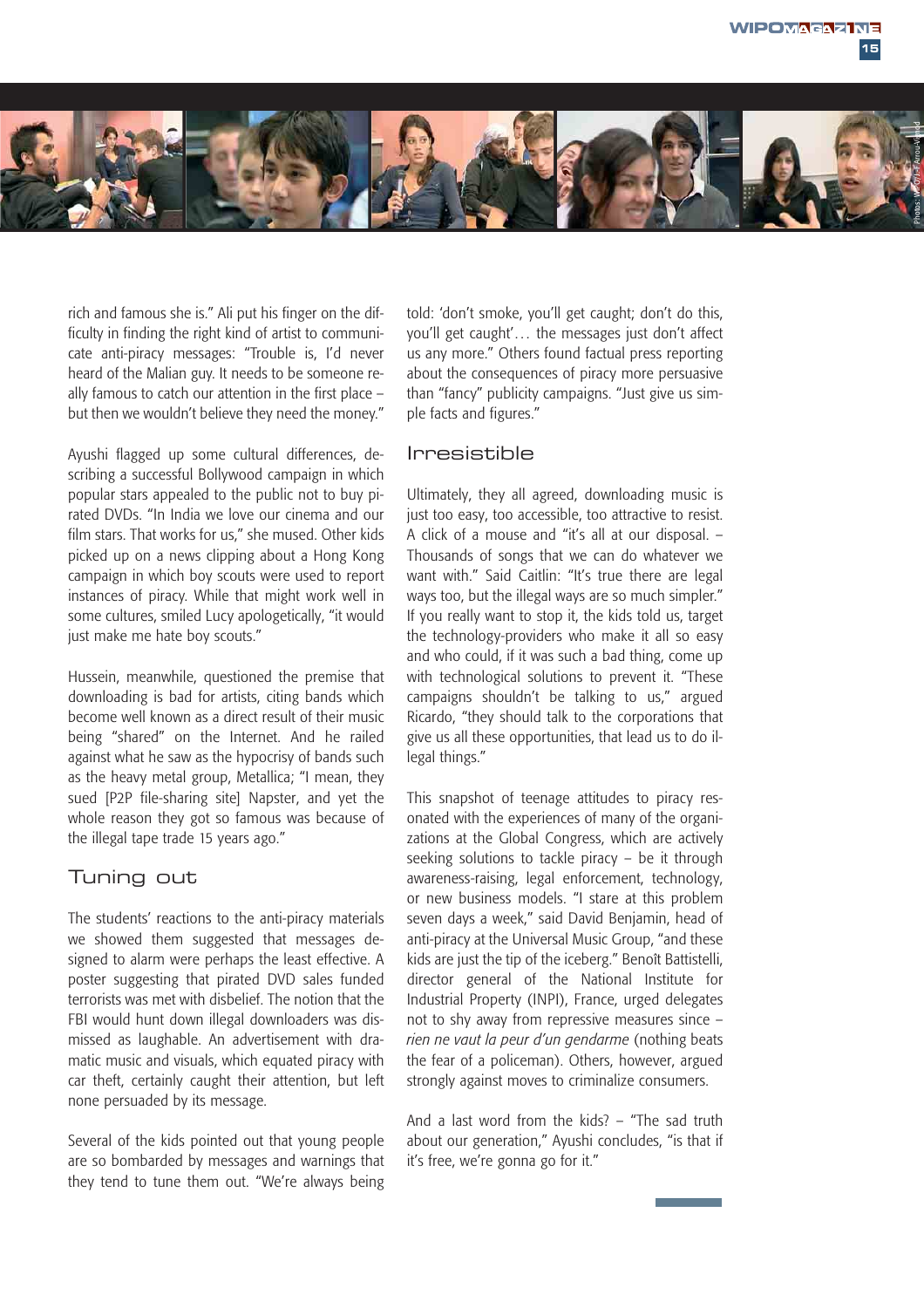# **FLEXIBILITIES** IN THE PATENT SYSTEM **WIPO Patent Colloquium**



**"Historically, the space provided to national governments in the patent system enabled industrialization to grow." – Professor Gopalakrishnan.**

What room for maneuver do governments need within the international patent law system so as to enable them to safeguard national interests? Should the balance between obligations and flexibilities in the current system be adjusted? Such questions were debated at a recent WIPO colloquium on patent issues – one in a series of public colloquia, designed to offer information on a range of patent-related topics, and to provide an informal forum for participants to exchange views.

The February 16 colloquium, held at WIPO headquarters, addressed the topical theme of the "flexibilities" in the patent system, i.e., the space for maneuver by national governments, which is allowed within the rules governing the international patent system. These flexibilities recognize that, while international harmonization of patent standards helps facilitate trade and investment in a global economy, there also needs to be sufficient leeway to accommodate national differences, notably in terms of differing levels of economic development, and public policy concerns. This surfaced as a hotly debated issue during negotiations leading up to – and following – the 1994 Agreement on Trade-Related Aspects of Intellectual Property Rights (TRIPS Agreement).

Two invited experts presented the colloquium with complementary views on the evolution and effectiveness of the flexibilities in the current system: Dr. N. S. Gopalakrishnan, Professor in IP law at the Cochin University of Science and Technology, India; and Professor Joseph Straus, Director of the Munichbased Max Planck Institute for Intellectual Property, Competition and Tax Law, Germany.

#### Narrowing of flexibilities

Professor Gopalakrishnan gave an historical overview, in which he traced the progressive narrowing of flexibilities through three main phases: from the 1624 English Statute of Monopolies to the Paris Convention (1883); from the Paris Convention to TRIPS (1995); and from TRIPS onwards.

During the initial phase of "total flexibility," each country's patent system was based on standards determined entirely by the national government. Patents, seen as a privilege granted by the state, were used to facilitate investment and build up the national, industrial base. But there was no obligation to protect foreign inventions, imitation was rife, and incentives for innovation were inadequate.

The Paris Convention, Professor Gopalakrishnan explained, imposed a set of minimum international standards, so introducing a period of "minimum obligations with maximum flexibilities." States were left free to determine, for example, their own standards regarding the criteria of novelty and non-obviousness/inventive step; their own limitations and exceptions to patent protection; the term of protection; and the conditions for issuing compulsory licenses. The patent system came to be recognized as a powerful tool for innovation and industrialization. New economic powers emerged, but while some Asian countries shared the benefits with Europe and the U.S., development was not equal. Moreover, member states failed to observe the minimum standards, and the system lacked effective mechanisms to prevent trade distortions.

The TRIPS Agreement marked the start of the current period, characterized by binding obligations on member countries, with limited flexibilities. Dr. Gopalakrishnan noted that TRIPS leaves open some scope for states to determine standards of patentability, (e.g. regarding novelty and inventive step); to limit patent protection in respect of key new technologies, (such as biotechnology and software patents); and to set their own enforcement standards and procedures. Article 30 allows room for interpretation by each country regarding limitations and exceptions to patent protection, for example, to allow patented technology to be used for research purposes. And the Doha Declaration codifies the flexibility allowed for governments to issue compulsory licenses on public health grounds.

Professor Gopalakrishnan highlighted challenging questions facing World Trade Organization (WTO) and WIPO members as they consider the future direction of the patent system: Do patent rights now exceed the optimum level required to incentivise innovation and investment? Have economic arguments been allowed to outweigh public policy concerns,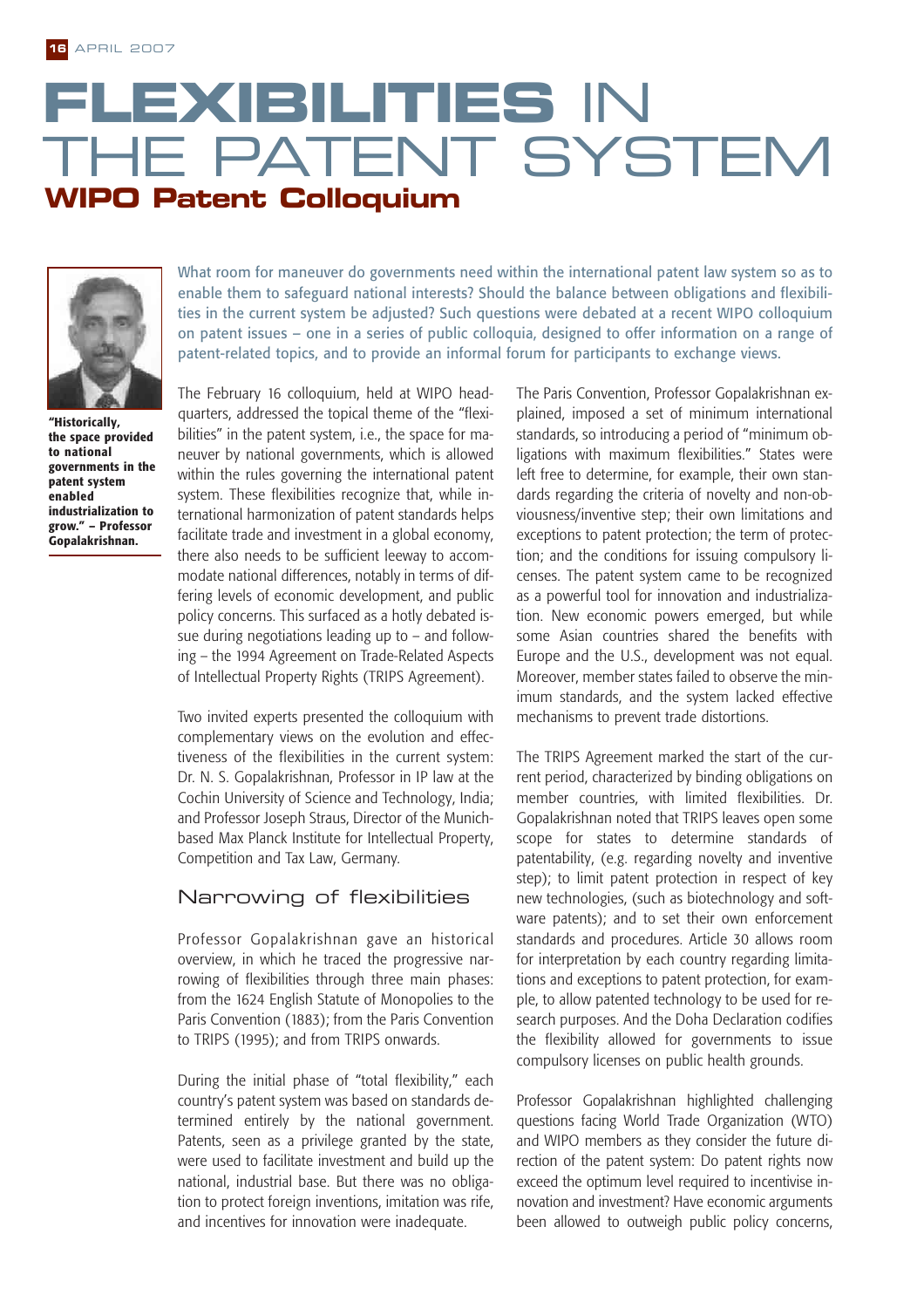e.g. regarding access to patented medicines? Should the TRIPS-based system be revisited? He noted that, historically, the right balance of flexibilities had facilitated industrial growth and enabled the patent system to grow. And he called for governments now to pinpoint where flexibilities are most needed in order to fulfil their dual purpose of promoting investment and innovation, and meeting public needs.

#### The TRIPS Agreement – a successful marriage of convenience

Professor Straus regretted that too much debate in this area was based on ideology rather than on facts. He produced multiple sets of statistics in support of his central contention, namely that the "TRIPS marriage of convenience," in which developing countries accepted higher standards of patent protection in return for ease of access to technologies, was working well. He showed economic indicators to demonstrate that, in the 10 years following the introduction of the TRIPS Agreement, developing country economies had expanded at a healthy rate (China at 9 percent; Latin American and Caribbean countries at 4.5 percent; India at 7 percent; compared to the industrialized countries' average of 2.5 percent). And he highlighted the rapid rise in patent applications from developing countries.

Taking China from 1996 to 2002 as a test case, Professor Straus cited a two-fold increase in investment in research and development (R&D), plus the establishment by foreign firms of over 200 R&D laboratories in the computer and telecommunications sector alone, as evidence that technology and knowledge transfer was thriving under TRIPS. In the same period, average manufacturing wages paid to Chinese employees had increased three-fold.

He gave examples of how some Latin American states, in defining their patentable subject matter, were using TRIPS flexibilities with regard to the notion of an invention – as against a discovery or product of nature. The Andean Group had opted to exclude from patentability all substances pre-existing in nature. Brazilian law excluded any plant and animal parts, including active substances isolated from plants, animals or natural micro-organisms. Professor Straus questioned whether these exclusions were truly advantageous, drawing a link with the debate on benefit-sharing from genetic resources, which he believed would be facilitated by IP protection in this area.

IP rights, he stressed, were only one factor required to promote economic development. But high standards of IP protection combined with liberalized markets, low labor costs, a reliable judiciary, good education, and a stable political environment, made a country irresistible to companies looking to relocate their R&D.

#### Compulsory licenses

In the ensuing discussion, participants discussed, *inter alia*, developing countries' use of the flexibility under the TRIPS Agreement to issue compulsory licenses for drugs. The recent cases in Thailand were explored, with further information contributed by a Thai official. Some questioned why so few countries had used this provision, while others noted that it only worked where there was adequate local drugmanufacturing capacity. Professor Straus cautioned that over-use of compulsory licenses risked "killing" investment incentives in e.g. HIV drug research, and he called on the international community to find solutions to such public health needs outside the framework of the TRIPS Agreement. A WTO participant drew attention to the significant value of the compulsory licensing provision as a negotiating tool. This, he said, had been used to powerful effect by developing countries in various negotiations with pharmaceutical companies to date, thus achieving its purpose in an alternative way.

Speakers and participants alike shared the view that the key lay in finding the right balances: a patent system, in which international standards were balanced with flexibilities appropriate to national needs; and a balanced, objective approach by policymakers and stakeholders in shaping the future development of the system.

For more information, including the speakers' presentations and details of forthcoming colloquia, see: *www.wipo.int/patent/colloquia/en/*



**"The TRIPS deal – higher patent standards in exchange for developing country access to technology – is working." – Professor Straus.**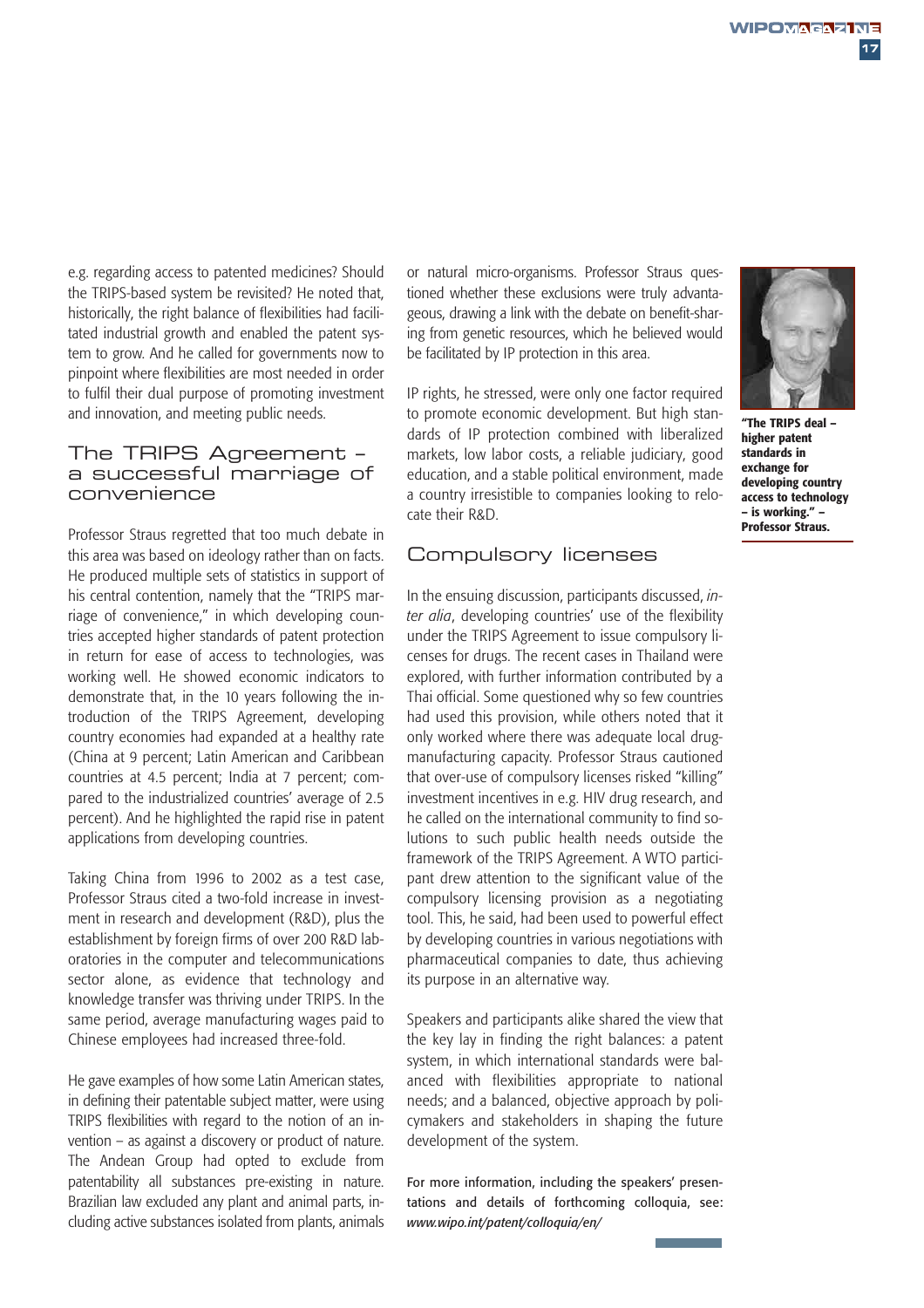## CYBERSQUATTING DISPUTES INCREASE **New Practices Threaten**

### **Trademark Owners' Interests**

The number of Internet domain name cybersquatting disputes filed with WIPO's Arbitration and Mediation Center increased by 25 percent in 2006. Many related to trademarks which were attracting media coverage, such as a spate of cases involving the *Tamiflu* trademark, filed at the height of international concern about an avian flu pandemic.

Commenting on the figures, WIPO Deputy Director General Francis Gurry drew attention to new practices in domain name registration which are threatening the interests of trademark owners. These include the use of *Whois* privacy services for registrations; the growth in the number of professional domain name dealers and the volume of their activity; the use of computer software to automatically register expired domain names and their 'parking' on payper-click portal sites; the option to register names for free for a fiveday trial; the growth in the number of accredited registrars; and the establishment of new generic Top Level Domains (gTLDs). The combined result is to create greater opportunities for mass, often anonymous, registration of domain names without consideration of third-party IP rights.

"Practices such as 'domain name tasting' risk turning the domain name system into a mostly speculative market," said Mr. Gurry. "Domain names used to be primarily specific identifiers of businesses and other Internet users, but many names nowadays are mere commodities for speculative gain," he said. With mass-automated registrations turning domain names into "moving targets," Mr. Gurry called for consideration to be given to concrete policy responses.

Domain name tasting services enable a person or entity (who may be affiliated with a registrar) to register a domain name for a fiveday grace period without a registration fee, and to park the name on a pay-per-click website monitored for revenue. The name is then dropped or re-registered by a new registrant, thereby starting a new grace period. Only those domain names generating significant traffic are permanently registered. As a result of computer applications, tens of millions of domain names are temporarily registered on this basis each month.

Traditionally, cybersquatting involved the registration of domain names by individuals seeking to sell the 'squatted' domain name. Nowadays, 'domainers' derive income from the large-scale automated registration of domain names. They acquire domain name portfolios, buy and sell domain names, and park domain names, claiming a significant share of the well over 100 million domain names that are now registered.

There is a rapid growth of domain parking sites, on which links to other sites are organized and indexed. These links usually operate on a 'pay-per-click' basis with registrants and parking services sharing revenue generated by web traffic. This

is fueling rapid growth in 'domaining' and registrar activities.

#### Implications for the UDRP

*Whois* privacy services are allowing domain name registrations to be made through a proxy registrant, often a registrar-related entity. WIPO panel decisions are beginning to explore the practical implications for the Uniform Domain Name Dispute Resolution Policy (UDRP) of these developments, for example in terms of whether or not the privacy service discloses the identity of its client once the service has been alerted to concerns of trademark infringement.

The application of the UDRP decision criteria is already evolving to accommodate a number of such new developments. For example, WIPO panels have generally held that for a domain name to be transferred under the UDRP, there needs to be some indication that the registration was made with the intention of taking advantage of the complainant-trademark owner's rights in that name. With regard to bulk buyers of domain names using automated registration processes, a WIPO panel decision issued in February 2006<sup>5</sup> found that failure to conduct prior checks for third-party rights in certain circumstances would represent 'willful blindness,' representing bad faith under the UDRP.

<sup>5.</sup> *Mobile Communications Services Inc. v. WebReg* RN, WIPO Case No. D2005-1304, *www.wipo.int/amc/en/domains/decisions/html/2005/d2005- 1304.html*; see also, *Media General Communications, Inc. v. Rarenames, WebReg,* WIPO Case No. D2006-0964, *www.wipo.int/amc/en/ domains/decisions/html/2006/d2006-0964.html*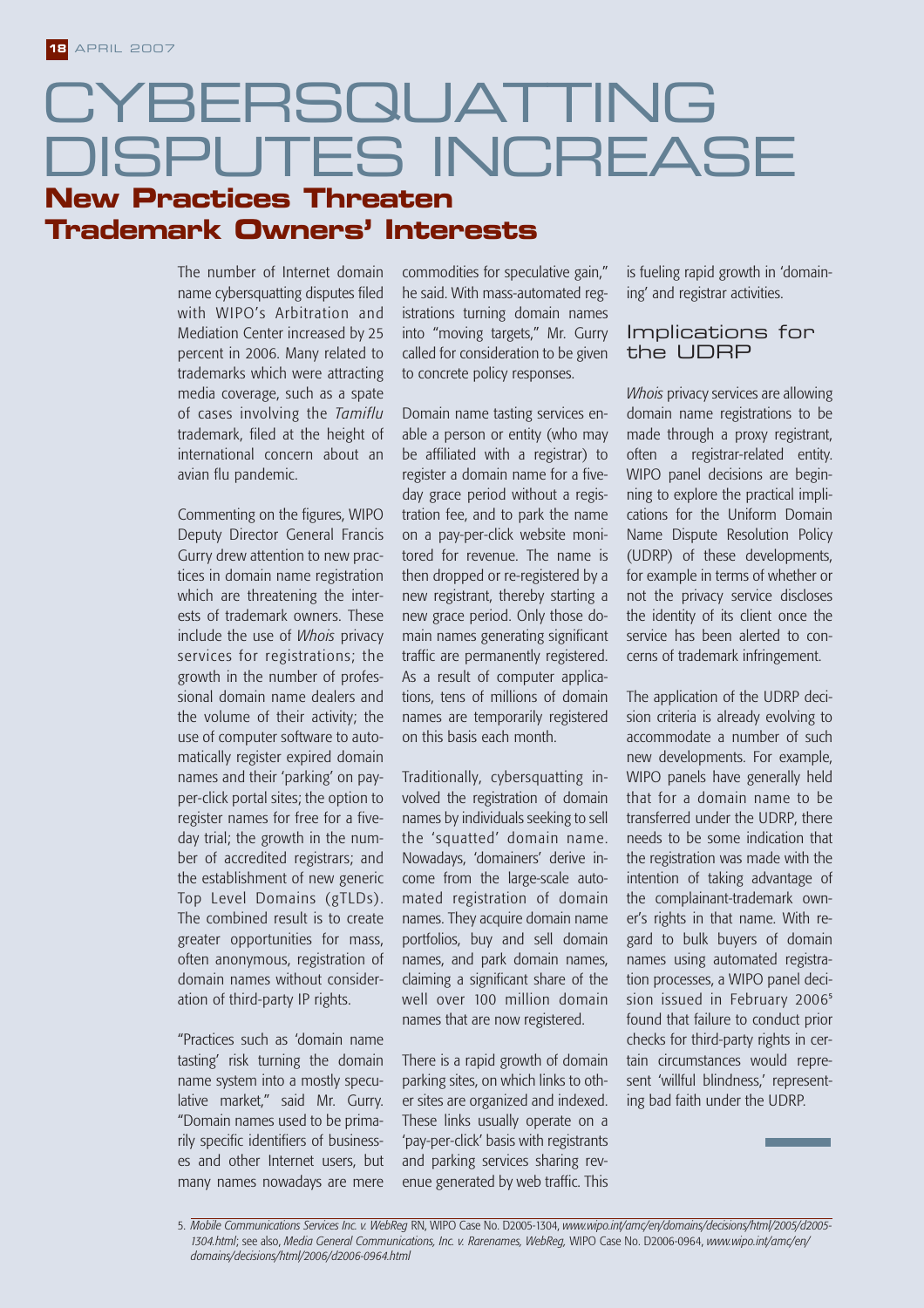# INDONESIA AND JORDAN **Capturing the Benefits of Biomedical Innovation**

Indonesia is the fourth most populous country in the world, and is host to the world's second greatest range of biodiversity. Jordan, with four million inhabitants, is relatively small, with little biodiversity, few natural resources and no oil reserves. Yet, both countries have strong potential in biomedical innovation: Indonesia in the natural medicines market; and Jordan in the pharmaceutical industry – the country's second largest export earner. Despite fundamental differences in their size, structure, resources and geopolitical context, both countries have developed intellectual property (IP) strategies, which aim to promote public benefits from domestic biomedical innovation.

This article explores the institutional settings which ensure that IP policies relating to biomedical research help contribute to public welfare, highlighting the different approaches taken by Indonesia and Jordan. It draws on studies shortly to be published by WIPO, which analyze innovation in the life sciences in a range of developing countries.

#### Managing IP in the public interest

Innovation in the life sciences – including health and agricultural research – aims to serve basic human needs: food, health, a clean environment. Policy makers face the challenge of shaping incentives through the IP system to ensure those needs are addressed. Promoting biomedical innovation, and managing the resulting IP for broader public welfare, requires a systematic approach to addressing key public interest goals – such as building indigenous innovation capacities, creating affordable medicines, capturing welfare benefits from publiclyfunded research, and harnessing private sector resources to serve the public interest. This approach is ideally supported at three levels by:

- a balanced regulatory framework;
- $\overline{\phantom{a}}$ accountable and effective public institutions; and
- $\blacksquare$  effective use of public and private resources, including through partnerships.



**known medicinal plants.**

#### The regulatory framework

IP regimes cannot be seen in isolation from the broader regulatory context, especially in the field of life sciences. Both Indonesia and Jordan have set IP policy within the broader public policy picture. "Jordan Vision 2020", a private sector initiative under the patronage of King Abdullah II and supported by the Jordanian Government, identifies biotechnology as lying "at the heart of competitive innovation … over the next 20 years," and highlights knowledge management as a means of strengthening competitive advantage. An exportdriven pharmaceutical sector is one objective of this plan. The Ministry of Planning and International Cooperation is responsible for coordinating public policy measures to promote innovation and for evaluating Jordan's global competitiveness.

Both Indonesia and Jordan have undertaken extensive legislative programs to bring their IP laws into compliance with the WTO Agreement on Trade-Related Aspects of Intellectual Property Rights (TRIPS). Both have acceded to the Paris Convention, the WIPO Convention and the Patent Cooperation Treaty. Jordan has also signed the Protocol relating to the Madrid Agreement Concerning the Registration of Marks (ratification pending), and has entered a bilateral trade agreement with the United States with implications for its IP laws.

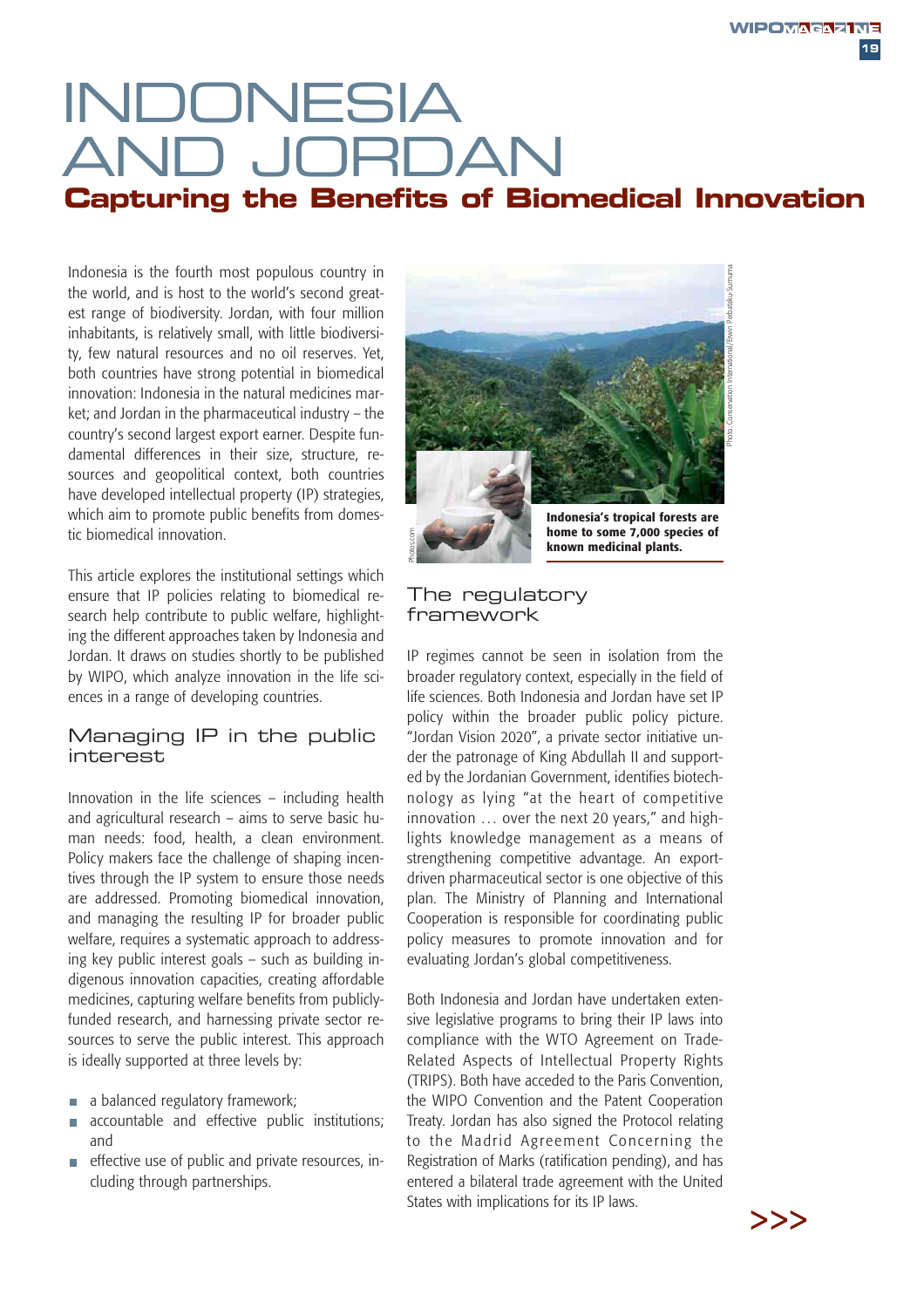In Indonesia, close coordination between the Ministry of Research and the IP Office includes the screening of research grants to public institutions by the IP Office, to assess the extent to which the proposed research may generate future IP. Grant applicants are assisted in conducting a patent search, which supplements their literature review.



**The technology transfer center of Jordan's Royal Scientific Society is mandated to exploit the institution's technical capacity "for the good of society."**

Indonesia also offers funding to patent applicants from local companies and public research institutions.

Ownership of IP generated within Indonesia's public research institutions is now held and exercised by

the institutions themselves. This arrangement enabled the establishment of ten technology transfer offices throughout the country in the early 1990s, and virtually all major public research institutions dealing with biomedical innovation in Indonesia now have a technology transfer center (also known as IPR units/clinics/management or licensing offices). The centers have succeeded in establishing a number of business operations in recent years. The Technology Institute of Bandung has struck international licensing agreements and research collaborations with national companies, which actively seek to meet local needs. One such public-private partnership, for example, has produced a new machine for harvesting local agricultural crops.

#### Accountable and effective public institutions

The benefits of the regulatory framework depend in turn on establishing public institutions that are both accountable and effective in serving the public. These obligations go beyond the traditional institutional objectives of IP offices in administering the patent and trademark system.

Jordan's IP office reports to the Ministry of Industry and Trade; Indonesia's to the Ministry of Justice and Human Rights. Both IP offices are accountable and transparent in their day to day decision-making processes. Regardless of the difference in size – Indonesia processes some 4,000 patent filings per year compared to Jordan's 200 – both offices focus on the operational challenges of serving diverse

stakeholders with limited resources. Both also confront the familiar problem of finding qualified technical staff to deal with the increasingly complex field of life sciences, and thus ensure patent quality.

The Indonesian IP office also pursues an active dialogue with the Food and Drug Administration of the Ministry of Health in the context of trademarks for natural medicine. In Jordan the Higher Council for Science and Technology (HCST), which is responsible for promoting dialogue on IP policy, has created an IP committee to ensure that IP is always taken into account in Jordan's innovation policy. The HCST also engages in outreach activities on IP management within the Royal Scientific Society and the research community.

#### Public-private partnerships

Innovation in the field of life sciences is often characterized by 'upstream' or basic research conducted by public sector or academic researchers, plus a dependence on the private sector to commercialize the basic research and produce finished products. This has led to the proliferation of public-private partnerships, with diverse approaches to managing the relationship between those conducting early research, and those investing in the product development phase.

Public sector research institutions can leverage their IP holdings to ensure adequate returns from public investment in research, whether those returns are defined in financial terms, or in terms of broader benefits for society. It is also the responsibility of public sector IP managers to ensure that scientific innovation with the potential to serve public needs is not left on the shelf. Technology transfer centers situated within universities have a dual role of looking out for public interests as well as of mediating between academia and the market – and so contributing to national capacity to nurture innovation-based growth.

Indonesia has developed a strong framework for public-private partnerships. The Indonesian Institute of Sciences (LIPI) provides IP courses for its researchers, and a LIPI unit devoted to IP issues, which reports straight to the Director General, has issued several licenses. The specialized unit, has helped LIPI to form alliances with research institutions overseas, such as Germany's Max Planck Institute, in which all IP generated is jointly-owned by both research partners.

In Jordan, there are several examples of universityprivate sector collaborative projects in biomedical R&D, although the emphasis so far has been on pri-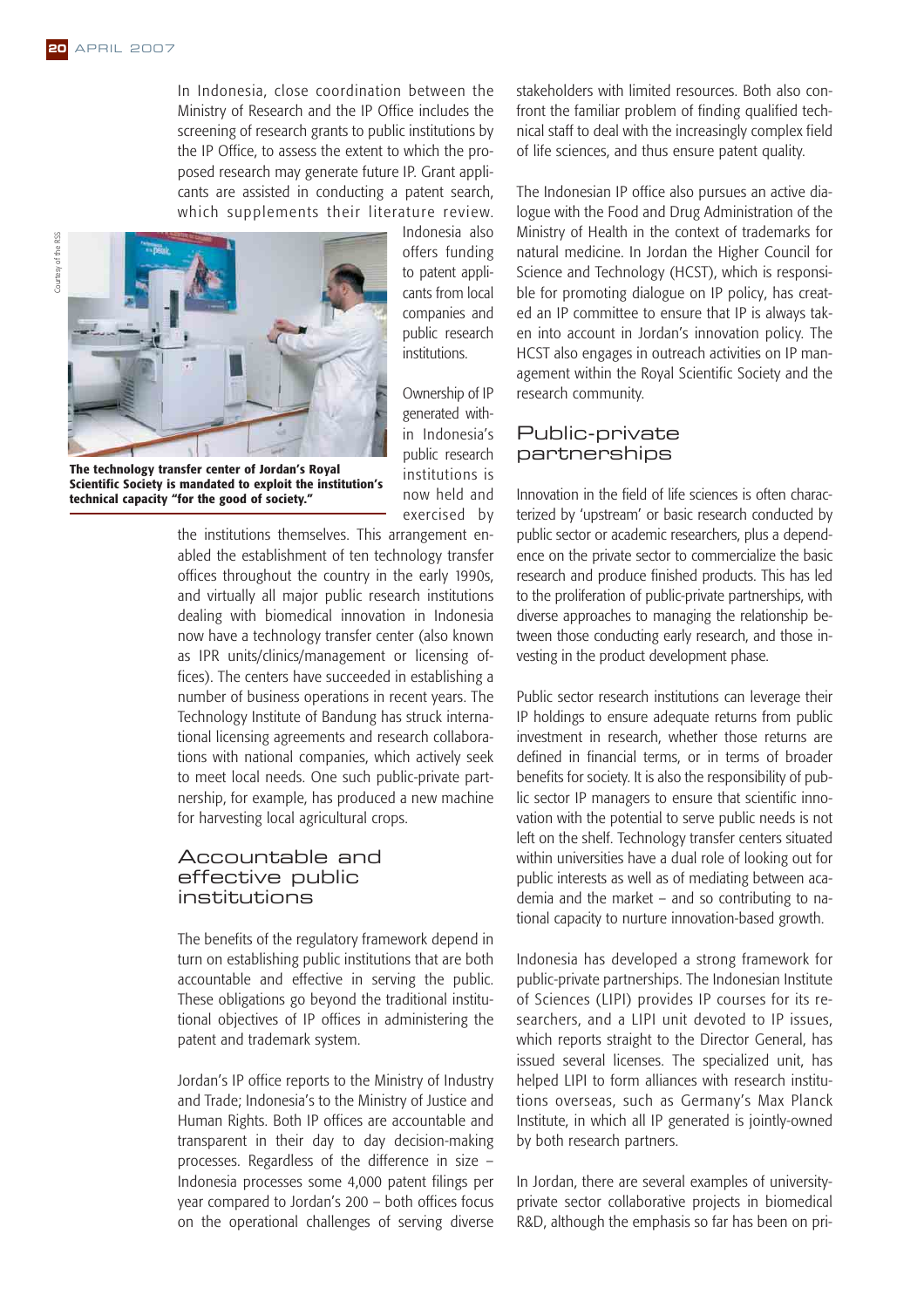#### **Reversing Jordan's Brain Drain**



**Jordan's IP reforms encouraged the establishment of new innovative drug companies, such as Triumpharma.**

Inspired by an appeal from King Abdullah II to Jordanian entrepreneurs living overseas, Dr. Ahmad Al-Ghazawi left the U.K. in 2002 to return to Jordan and set up a biotechnology company. "I wanted to do something high-tech," says Dr. Al-Ghazawi, "and I didn't want to do it in San Diego." Already a patent holder, including as co-inventor of a US\$2 billion anti-depressant drug, he decided that Jordan was the place to start up an innovative drug company, both because of the IP legal reforms which had been put in place plus the plentiful supply of well-educated, and relatively low cost, talent from Jordan's universities.

By 2004, his Triumpharma company had begun offering bioanalytical, clinical research, and pharmaceutical R&D services. The company established relationships with local hospitals and nurses, and is now providing services such as *in-vivo* and *in-vitro* tests, toxicity studies, and animal and human trials on behalf of U.S. and European clients. Dr. Al-Ghazawi's longer term

strategy, however, is that these services will subsidize internal R&D efforts aimed at innovating new therapies. He is focusing on developing new drug delivery systems by converting off-patent molecules that have side effects and absorption problems into improved, patented molecules. Dr. Al-Ghazawi explains that improved drug delivery R&D demands lower initial investment, and that time-to-market can be 3-4 years rather than the 10-12 years that characterizes the kind of radical innovation R&D carried out by the big U.S. and European companies for which he formerly worked. Triumpharma has so far filed for four patents.

For more see: Profiles in Creativity and Innovation, Creative & Innovative Economy Center, George Washington University, at *www.law.gwu.edu/Academics/CIEC/About+CIEC.htm* and *www.Triumpharma.com*

vate-sector led research, and the question of a suitable legal framework for ownership of IP created from publicly funded research is still under discussion. This, plus the fact that Jordanian academics have a heavy teaching load, means that public-private partnerships are still relatively rare. Jordan's renowned Royal Scientific Society (RSS) has an applied research orientation, and the RSS' strategy has hitherto been based more on providing services to business partners, than on establishing public-private partnerships for developing new technology. These relationships between academia and the private sector activities hold the promise, however, of further institutionalized partnerships, and the promotion of public-private partnerships are a key strategy within the King Abdullah II Vision 2020.

#### Moving forward

Jordan's pharmaceutical industry is shifting away from generic manufacturing and towards biomedical innovation. Six out of the twelve Jordanian pharmaceutical companies now own patents, several of which are potential blockbusters. In just five years following the reform of Jordan's patent legislation in 2000, the Jordan Pharmaceutical Manufacturing Company (JPM) alone, for example, built a portfolio of 30 patents, which JPM's general manager, Dr. Adnan Badwan, estimates to be worth some US\$200 million. This is a striking development given that, until recently, these companies made little or no use of the patent system. Measures taken by Indonesia to bolster its overall innovation promotion strategy include promoting awareness of the economic opportunities in the natural medicine market, where annual growth rates are as high as 20 percent. Indofarma, one of Indonesia's leading pharmaceutical firms, has made considerable investments in the development of traditional Indonesian medicines, or *jamu*, into new pharmaceutical products, for instance collaborating with Gadjah Mada University to discover derivatives of *curcumin* from the traditional medicinal plant *curcuma domestica (turmeric)*.

Indonesia and Jordan provide complementary examples of how appropriate institutional structures, combined with more diverse and tailored approaches to managing IP in the public interest, can help a country to promote and benefit from domestic biomedical innovation.

With major health and social needs at stake in this sector, particularly in developing countries, the challenge of achieving a balance between the exercise of exclusive commercial rights and greater equity in the distribution of benefits from technological advancement is of fundamental concern for the public and policy makers of all nations.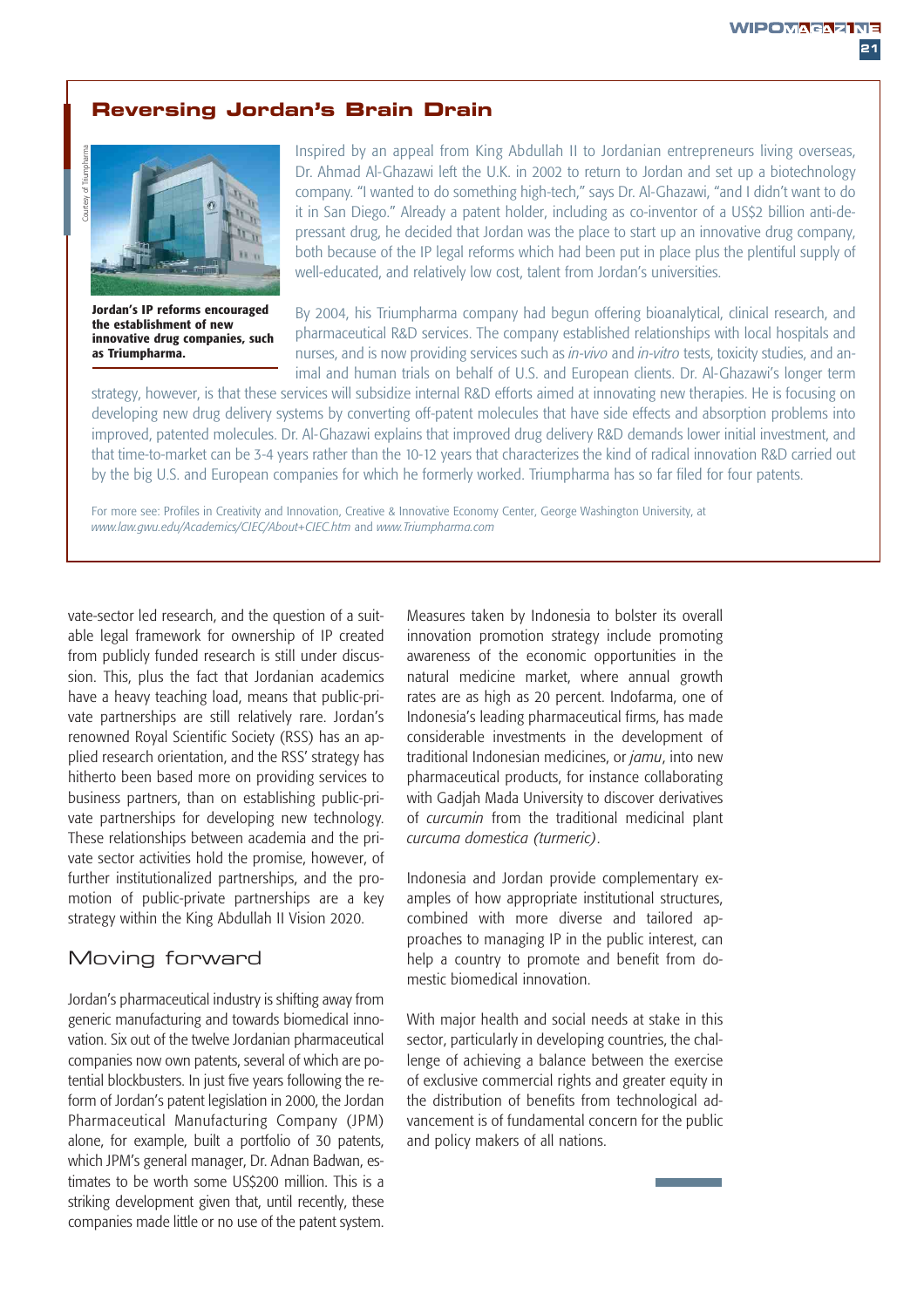## ERICAN WOMEN BOOK REVIEW **BOOK REVIEW HORS ANI** RARY PROPFI

To mark International Women's Day, March 8, WIPO Magazine reviews Melissa Homestead's work on American women authors and literary property, which portrays the plight of women authors in a society that did not permit married women to exercise their own copyright and that lacked an instrument for the international protection of copyright.



**"In English common law a married woman is nothing at all. She passes out of legal existence." – Harriet Beecher Stowe (1869)** 

The author is a teacher of English, not law, at the University of Nebraska-Lincoln, but has interestingly combined both disciplines. She studies popular women writers of the nineteenth century in the U.S. – in most detail Catharine Sedgwick, Harriet Beecher Stowe, Fanny Fern, Augusta Evans and Mary Virginia Terhune – to show the dilemmas faced by women writers in both a national and international context.

Until the 1880s, under the common law doctrine of *coverture* (based on the English law) a married woman could not hold any kind of property in her own right. The author explains that the way for her to enforce her rights under copyright law was by *pre-nuptial* agreement, and this, too, only to arrange for her assets to be held in trust for her by others such as male relatives. Another disadvantage all women faced (this one shared by men), in the absence of an international copyright system, was the free use of their works abroad without authorization or remuneration, since U.S. (and British) law only protected nationals of or residents in the country.

The different personalities and strategies of women authors make fascinating reading. The deserted wife and mother, Emma Southworth, moved to England to claim her copyrights abroad in the face of her husband's attempts to appropriate her American literary properties and profits. Augusta Evans, a committed Confederate during the Civil War – in a Confederacy which legislated for an international copyright system some thirty years before the U.S. did so in 1891 – secured publication and remuneration in the North, by audaciously sending her work to her former publisher in New York through a blockade-runner via Cuba. Harriet Beecher Stowe is the only writer in this study who is still widely remembered today, as the bestselling author of *the* anti-slavery novel of her century, *Uncle Tom's Cabin*.

The paradoxes in the characters and situations of these women are ably evoked. Stowe, claiming a moral and religious purpose without expectation of wealth, presented a spectacle of "abolitionists attacking the world's most famous advocate of abolition" for exploiting her work in the very spirit of capitalist market economics they opposed. Mary Virginia Terhune, though doggedly pursuing her own rights as an author and espousing the causes of women writers, was neither feminist nor abolitionist, and actually opposed women's suffrage.

In recounting the shift in U.S. copyright law, from support for readers' and publishers' interests by limited terms of protection, to increasing authors' rights, culminating in current demands for protection in perpetuity, the author warns us of a possible future impoverishment of the public domain and greater corporate power over culture. But her affirmation on the nineteenth century, that their legal disabilities rather encouraged women to write more, is open to question. Although this may be true of the women who wrote to promote legal and social reform, the development of women's education is also important in the emergence of women authors. Moreover, we cannot know how many women might have written *for publication* but for legal disabilities and the social stigma suffered by certain women authors.

The subject matter of fiction is a part-reflection of an age, so we find a period flavor in these "copyright heroines" – a Phemie who ends her husband's abuse of her copyrights by divorce, an Agnes who dies in anguish fearing her husband's discovery of her authorship. This study will greatly interest both copyright specialists and readers of literary and social history.

**American Women Authors and Literary Property, 1822-1869 by Melissa J. Homestead published by Cambridge University Press, 2005 ISBN 0-521-85382-6**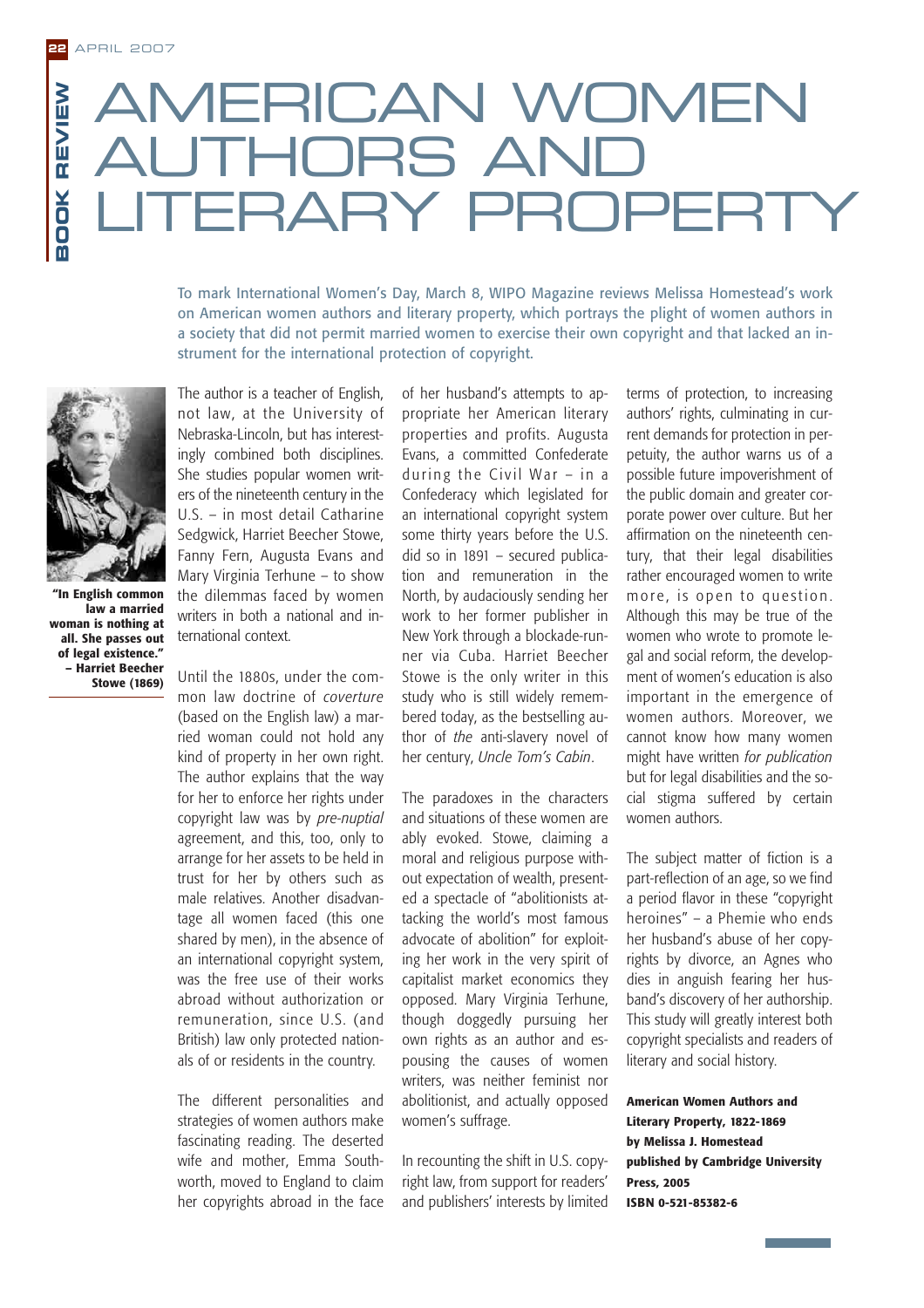**COMMITTEE MEETINGS**

COMMITTEE MEETINGS

**23**

# BREAKTHROUGH IN **DEVELOPMENT AGENDA DISCUSSIONS**

WIPO Director General Kamil Idris joined delegates and observers in warmly welcoming the positive outcome achieved at the February 19 to 23 meeting of the Provisional Committee on Proposals Related to a WIPO Development Agenda (PCDA).

Under the chairmanship of Ambassador C. Trevor Clarke, Permanent Representative of Barbados to the United Nations in Geneva, the negotiators from 105 countries, looking at proposals to enhance the development dimension in WIPO's work, agreed on a first set of recommendations. This will be a part of the final list of agreed proposals to be recommended for action to the WIPO General Assembly in September 2007, following a further meeting of the PCDA in June 2007. The first set of recommendations pertain to WIPO's work in the areas of technical assistance and capacity building; norm-setting, flexibilities, public policy and public domain; technology transfer, information and

communication technologies and access to knowledge; assessment, evaluation and impact studies; institutional matters, including mandate and governance, and certain other issues.

Dr. Idris congratulated negotiators on showing the political will, the spirit of compromise and the mutual understanding necessary to move these discussions forward. "I am certain that it is the collective will of members of this Organization and the Secretariat," he said, "to ensure that international ef*"IP protection is not an end in itself, but should serve a wider social and economic interest."***– WIPO Director General, Kamil Idris**

forts to build the intellectual property (IP) system are balanced and responsive to the needs and interests of all countries – developed and developing. IP protection is not an end in itself, but should serve a wider social and economic interest. The rights of inventors and creators have to be balanced by wider considerations of the good of society."

#### Lists of proposals

The WIPO General Assembly in October 2006 had agreed to renew the mandate of the PCDA for a year. The General Assembly agreed that the PCDA should hold two 5-day sessions to allow for structured in-depth discussions on all 111 proposals made to date, and identified the list of proposals to be discussed in the first and second sessions. In this regard, Ambassador Manalo of the Philippines, Chairman of the General Assembly, had produced an initial working document in consultation with Member States in December 2006 and January 2007. This was used as a working document of the PCDA. At this first session in February, the PCDA chairman requested specific delegations to coordinate discussions on the proposals listed in the different clusters, in an attempt to reach a consensus on the list of agreed proposals. The draft lists prepared by the different delegations were discussed in the plenary, and the PCDA agreed on several sets of proposals. These are available at: *www.wipo.int/edocs/prdocs/en/2007/wipo\_pr\_2007\_478*.*html #pcda*.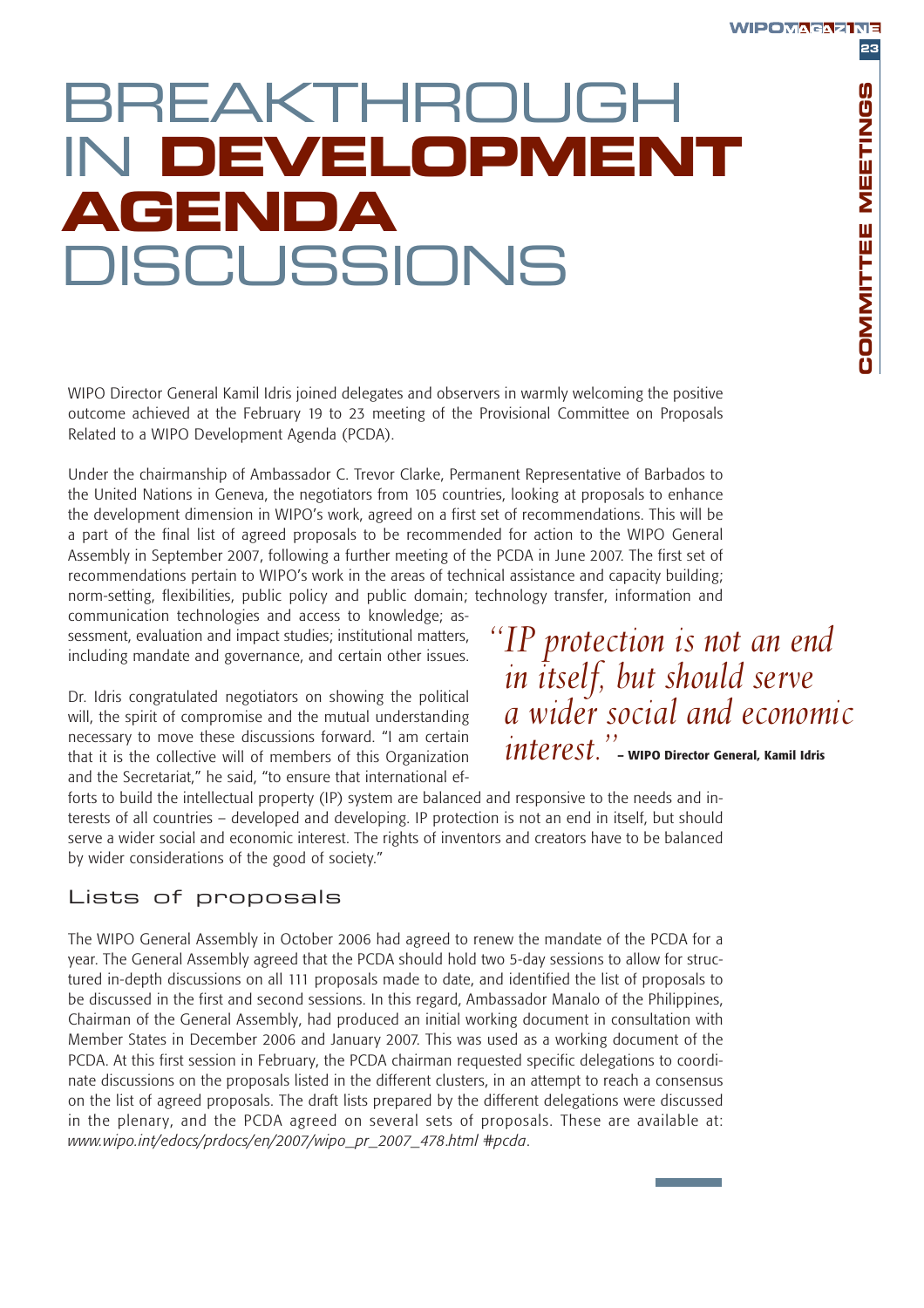# NEWS ROUNDUP

### **MP3 – Record-breaking Patent Settlement**

If the U.S. Federal Jury's February decision in favor of Alcatel-Lucent is upheld in appeal, Microsoft will have to pay US\$1.52 billion for its use of the MP3 patent – the largest patent judgement ever. This could also effect hundreds of other companies that make products, such as software, portable players, computers, etc, that play MP3 files. Alcatel-Lucent owns two patents which were filed by Bell Labs on the technology before Thomson (France) and Fraunhofer Institute (Germany) – the current licensor of the MP3 technology – joined forces with Bell Labs to develop MP3.

This decision above is part of a series of trials by Alcatel-Lucent to enforce Bell Lab patents on technology related to speech recognition, user interfaces and video processing. A week after the MP3 decision (March 2), a federal judge dismissed Alcatel-Lucent's patent claim against Microsoft over speech recognition technology.

Microsoft said it will petition the judge in the MP3 case to set aside or reduce the judgement. If that does not work, it will probably appeal the case.

A pokesperson for Alcatel-Lucent Jean Campion commented, "Intellectual property is a core asset of the company. We will continue to protect and defend that asset." $\blacksquare$ 

## **Captain Copyright's Nemesis**

Early in his super hero career, Captain Copyright – the comic strip character created by Access Copyright



(Canada) – has met a sticky end. The character was developed to teach schoolchildren about the importance of copyright, but from the moment he was launched on the Internet last year to defend his cause, he ran smack into opposition from critics who labeled him as propaganda. His stance, they said, was one-sided and did not show the full picture. Even the Canadian Library Association criticized his lack of balance.

In response to the criticisms, Access Copyright worked extensively to remedy the Captain's shortcomings, seeking assistance from educational and copyright experts, and teacher-testing the revised lessons. But in vain. Despite progress in addressing the concerns, as well as positive feedback

and requests for the lesson kits from many teachers and librarians, the project was abandoned in the face of continuing opposition, just eight months after its launch.

### **US\$25 Million for a Technological Solution to Air Pollution**





**"We have only our ingenuity to fall back on." Richard Branson**

Inspired by the success of past competitions which have led to great innovations, Sir Richard Branson, Chairman of the Virgin Group, is offering a US\$25 million prize to anyone who can invent an economical way to remove polluting carbon from the atmosphere. This is the biggest prize offering in history. "We have no super-hero. We have only our ingenuity to fall back on," said Sir Richard when he announced the Virgin Earth Challenge.

Former U.S. Vice-President Al Gore, James Lovelock, the originator of the Gaia Theory, and Sir Crispin Tickell, former British ambassador to the United Nations, will be on the panel of judges. While environmentalists have welcomed the initiative, some find it ironic that the prize is offered by an airline owner, who is also promoting commercial space travel – major sources of carbon pollution.

The Virgin Earth Challenge aims to find an innovative, cost-effective way to remove "a significant amount" of green house gases from the atmosphere every year for a decade. The winner will initially receive only US\$5 million. with the rest of the prize money being paid only after the 10-year goal has been achieved.

The closing date for the Earth Challenge is February 9, 2010. ■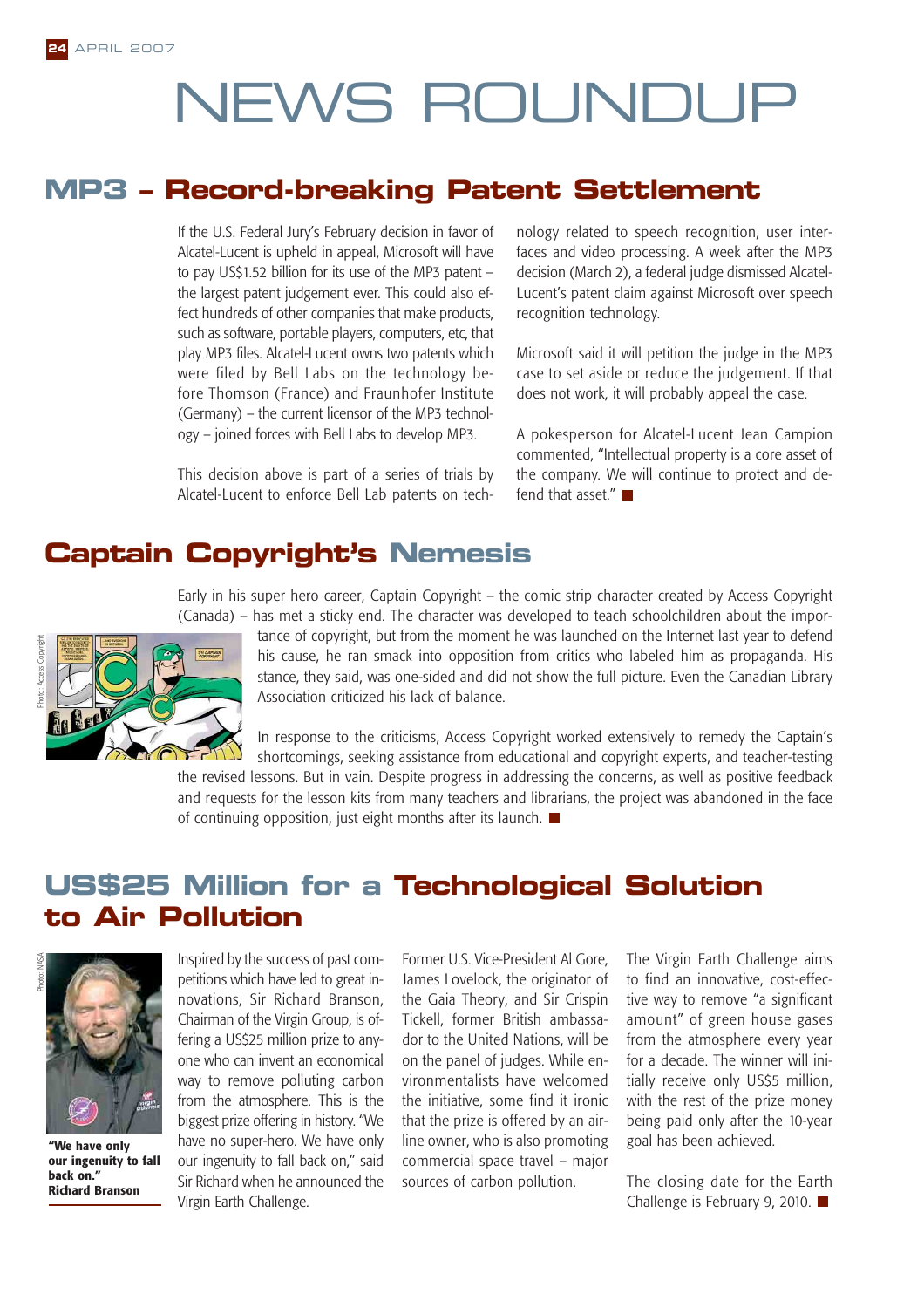## **New Name for the UK Patent Office**











On April 2, 2007, the United Kingdom (UK) Patent Office will change its name to the UK Intellectual Property Office. The name change is just one of the recommendations made by the Gowers Review, published in December, which examined the legal, regulatory and commercial climate in the area of intellectual (IP) in the UK. The Review states: "The name of the Patent Office can be misleading to stakeholders. The

present name contributes to the perception that other forms of IP, for example copyright, take a lower priority." Along with the name change will come a change in the slogan from "for innovation" to "for creativity and innovation."

The Review further sets out a number of recommendations designed to deliver an IP framework fit for the digital age. The principle recommendations are aimed at:

**The Royal Mail's "The World of Invention" stamp series, illustrated by cartoonist Peter Till, take a quirky look at some of the UK's great scientific achievements.**

- tackling IP crime and ensuring that rights are well enforced;
- reducing the costs and complexity of the system; and
- $\mathbb{R}^2$ reforming copyright law to allow individuals and institutions to use content in ways consistent with the digital age.

## **IP Australia Attains ISO Quality Management Standard**

IP Australia has become one of the first IP offices in the world to attain the ISO 9001:2000 International Standard for quality management systems in respect of its key customer transactions.

"Quality management is central to our commitment to becoming an 'Office of Choice' in a competitive global IP market," IP Australia's Peter Cornish (General Manager Customer Operations Group) told WIPO Magazine. "The ISO 9001:2000 Certification means our business has been independently audited and reviewed against a set of internationally agreed components of business excellence."

Approximately 91 percent (by value) of all IP Australia's customer transactions are covered by ISO 9001:2000 certified processes. The key services recognized as having attained the international best practice standard for quality management are: Trade marks – Examination and Assisted Filing Service; Patents – National Search and Examination, International Search and Examination and Innovation Examination; Customer Services – Pre and Post Examination Services, International Services and Receipt of Correspondence.

IP Australia had already received a State Gold Award and a Silver National from the Australian Organisation for Quality. "The awards celebrate IP Australia's commitment to encouraging Australian innovation through improving and enhancing the IP system," said Mr. Cornish.

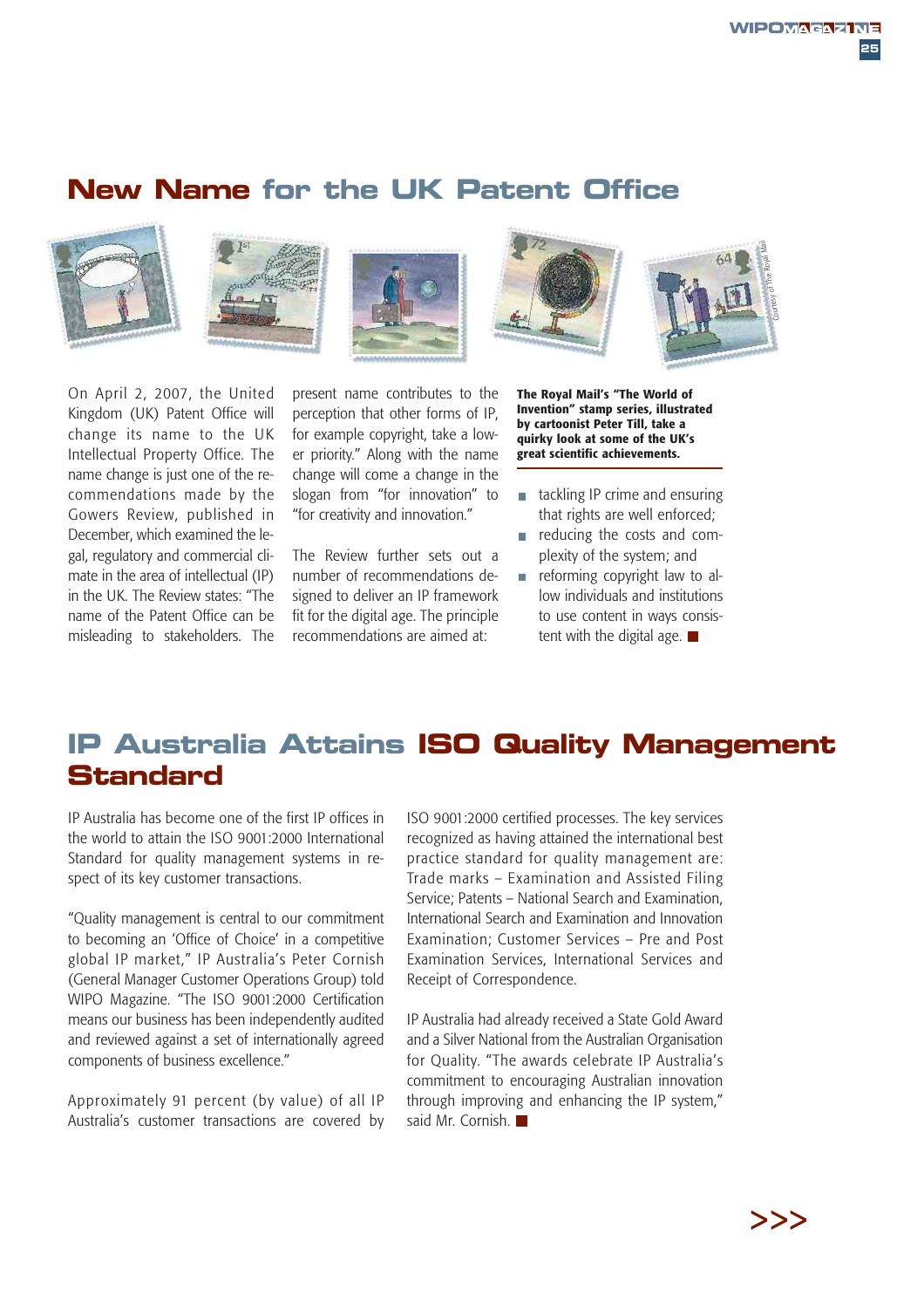### **African Performers Appeal for Assistance at WIPO Symposium in China**



At a WIPO Symposium on Performers' Rights in the Digital Network Environment, held in China in February, Mr.

Alhaji Sidiku Buari, Chairman of the Copyright Owners Society of Ghana, appealed to the international community for assistance for African musicians.

Mr. Sidiku was invited to the Symposium to share his experiences from Ghana with the other participants, who were from the Asia-Pacific region. He described

the plight of African performers – already suffering the consequences of rampant piracy before the advent of digital technology – who now found it virtually impossible make a living from their work. African musicians, he said, would never fulfill their potential to contribute to the global musical culture unless the problem of illegal downloading of music from the Internet was halted.

Mr. Yan Xiaohong, Deputy Director of National Copyright Administration of China, reported on progress in tightening regulations to protect artists' rights in China, but noted the need for further improvement in the area of enforcement.

The Symposium participants agreed that closer international collaboration, greater support to performers' associations, and increased public awareness, were essential to protecting the rights of their stakeholders in the digital environment.

### **Innovation in the Classroom: South African Solar Energy Workbook**

The Technology Department of the University of Johannesburg has published a new workbook for secondary school pupils, designed to stimulate innovation through critical and creative thinking. "The Impact of Technology on the Environment (Solar Energy)" is a comprehensive, yet user-friendly workbook which focuses on the benefits, impact and household application of solar energy. The book helps pupils to construct simple, but effective, solar cookers using everyday household items, while helping to develop their skills in decision-making, problem-solving and design. It is accompanied by an information packed facilitator guide.

The use of energy has increased drastically since the earliest times of the industrial revolution, yet in 1994 only around 40 percent of South Africans had electricity in their homes. The situation has improved, but the burning of fossil fuels to create energy comes at a price for the planet: global warming, ozone layer depletion, acid rain, deforestation, soil erosion, health problems, etc. The University of Johannesburg's schools project helps promote solar energy as an efficient and non-polluting alternative.

For more information visit *www.uj.ac.za/techned*.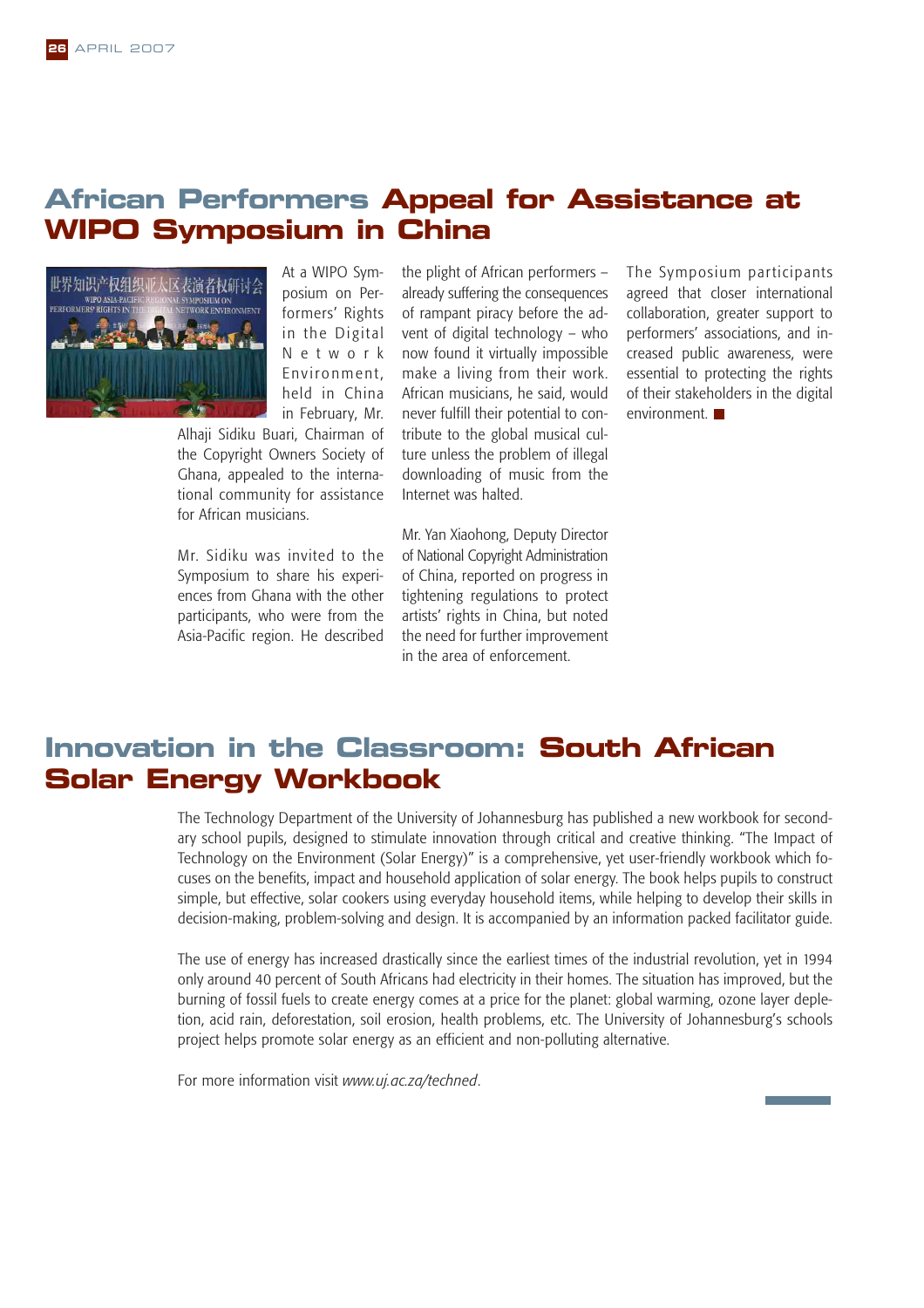# WIPO AWARD **WINNERS**

WIPO bestowed a total of 138 awards in 2006: 96 for inventors, 34 Creativity Awards and 8 Trophies for Innovative Enterprises. The recipients came from 111 countries, mostly developing and transition countries.

The following are the winners from January to March 2007, to the extent that their names were made available to WIPO before this issue of the Magazine went into print. We congratulate the winners and wish them continued success.

#### WIPO Gold **Medal** for Inventors

#### IRAN

*20th Khwarizmi International Award (KIA):*

■ Dr. Jawad A. Salehi – outstanding inventor, for his project on optical code division for multiple access communication systems

Dr. Farsid Noorbakhsh – best young inventor, for his project on the role of par-2 in the pathogenesis of neurodegenerative disorders

#### MAURITANIA

*4ème Salon National de l'invention (SANIM):*

 $\blacksquare$  Chrifa Mint Adje – Best Invention, for his dietary anti-diarrhoeic powder

■ Leila Mint Babe – Best Woman Inventor, for her honey from Arabic gum

#### THAILAND

*Inventor's Day:*

Mr. Pholsak Piyatat – outstanding inventor, for his invention of a biological filter

Miss Janpoyn Promprayoon – best woman inventor, for her invention of a quick change wrist unit

Mr. Pawin Hongprayoon, Mr. Teerawoot Martjumroonkul, Ms. Ponglux Tiamdow – best young inventors, for their dust monitor using light scattering technique

#### VIETNAM

*Scientific and Industrial Innovation Awards:*

Dr. Hoang Van Quy, and his collaborators, engineers: Pham Xuan Son, Tran Xuan Nhuan, Hoang Xuan Ban, Nguyen Nhi Thuy, Tran Giang Son, Dang Duc Nhan – best invention, for their research on technological solutions for determining reservoir parameters aiming at reserves calculation and oil field development in fracture basement reservoir using BASROC 3.0 software

■ Vu Thi Hoa – best woman inventor, for her research and application of the whole-lung lavage process for pneumoconiosis

■ Le Thy Quyen, under the supervision of Prof. Dr. Pham Thi Thuy – best young inventor, for his research on technology to produce metarhizium anisopliae fungus biomass for controlling insect on crop



#### MOLDOVA

**Mr.** Eugen Doga – on his  $70<sup>th</sup>$ Anniversary, in recognition of his outstanding musical achievements

#### WIPO Trophy **(Innovative** Enterprise)

#### VIET NAM

■ Saigon Cosmetics Corporation – for its active use of the intellectual property system in its R&D, production and commercial activities

More information on the WIPO Awards Program is available at: *www.wipo.int/innovation/en/wipo \_awards/*.

Copies of the free brochure "WIPO Awards Program" (No 923, available in English, French and Spanish), are available from *Publications.Mail@wipo.int*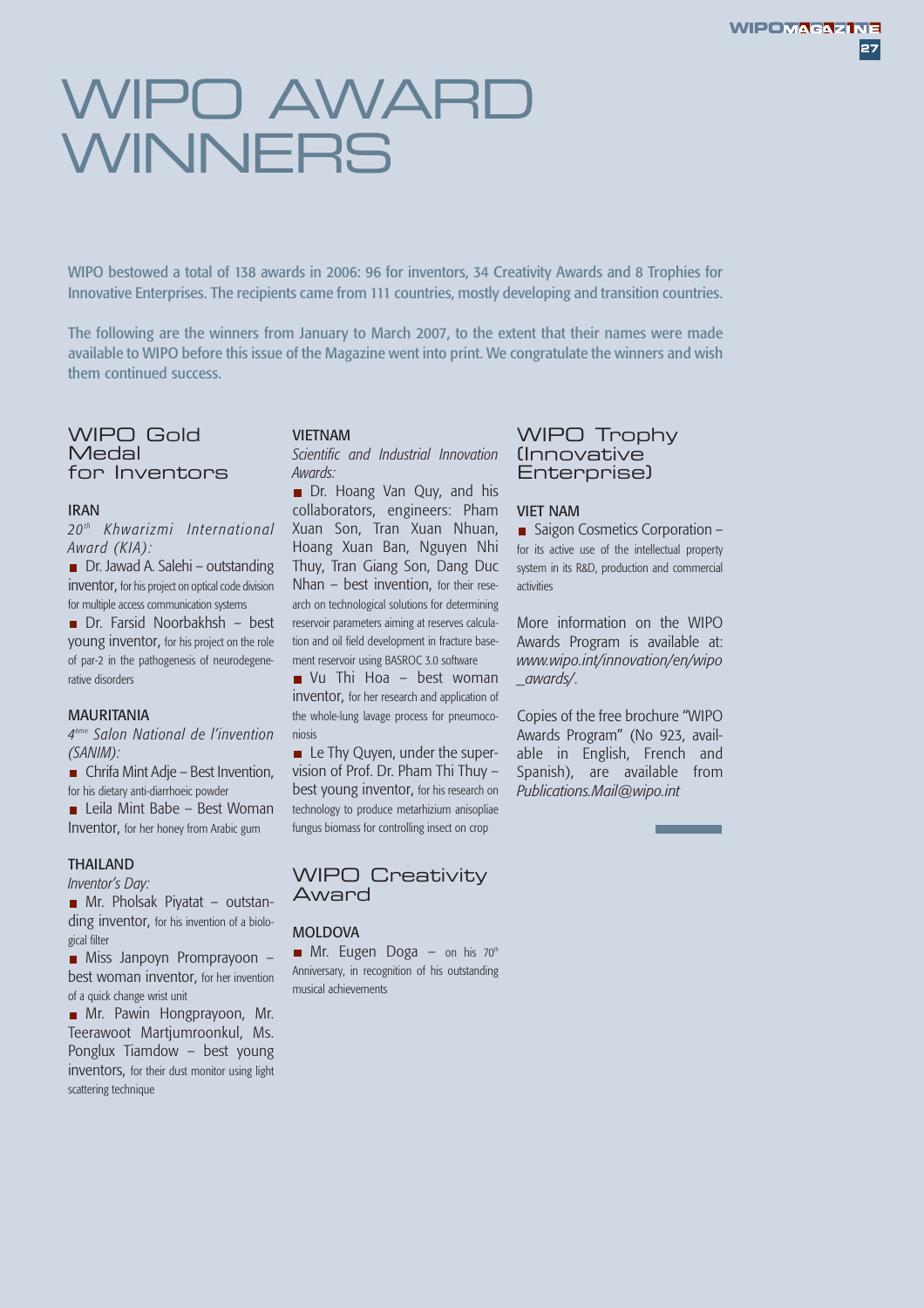#### APRIL 11 GENEVA

#### *Seminar on the Hague System of International Registration of Industrial Designs (English and French session)*

The seminar aims at increasing awareness and practical knowledge of the system among actual and potential users, whether in industry or in private practice. It will cover all aspects of the Hague system including legal and practical matters (main features and advantages of the system, different procedures, etc.) as well as the latest trends in the field of international industrial design registration.

Invitations: Open to interested parties against payment of a fee. Government officials of Members of the Hague Union are exempted from the payment of the fee.

#### APRIL 12 AND 13 GENEVA

#### *Seminar on the Madrid System of International Registration of Marks (English session)*

The Seminar aims at increasing awareness and practical knowledge of the system among actual and potential users, whether in industry or in private practice. In addition, ample time will be reserved for discussion and practical exercises. The seminar focuses on the needs of independent and in-house trademark agents (paralegals as well as attorneys) who file applications for international registrations of trademarks and/or administer such registrations.

Invitations: Open to interested parties, against payment of a fee. Government officials of States members of the Madrid Union are exempted from the payment of the fee.

#### APRIL 23 TO 27 GENEVA

#### *Working Group on Reform of the PCT (Ninth session).*

The Working Group will continue to consider proposals for amendment of the Regulations under the PCT. Invitations: As members, the States members of the PCT Union and the European Patent Office; as observers, other States members of the Paris Union and certain organizations.

#### MAY 7 TO 11 GENEVA

#### *Standing Committee on the Law of Trademarks, Industrial Designs and Geographical Indications (SCT) (Seventeenth session)*

The Committee will work on issues as agreed at its Sixteenth session, in particular new types of marks, trademark opposition procedures, a draft questionnaire on formalities concerning the procedures for design registration and the relationship between trademarks and industrial designs, and certain administrative and legal aspects concerning Article 6*ter* of the Paris Convention.

Invitations: As members, the States members of WIPO and/or the Paris Union; as observers, other States and certain organizations.

#### MAY 14 AND 15 GENEVA

#### *Seminar on the Madrid System of International Registration of Marks (French session)*

The Seminar aims at increasing awareness and practical knowledge of the system among actual and potential users, whether in industry or in private practice. In addition, ample time will be reserved for discussion and practical exercises. The seminar focuses on the needs of independent and in-house trademark agents (paralegals as well as attorneys) who file applications for international registrations of trademarks and/or administer such registrations.

Invitations: Open to interested parties, against payment of a fee. Government officials of States members of the Madrid Union are exempted from the payment of the fee.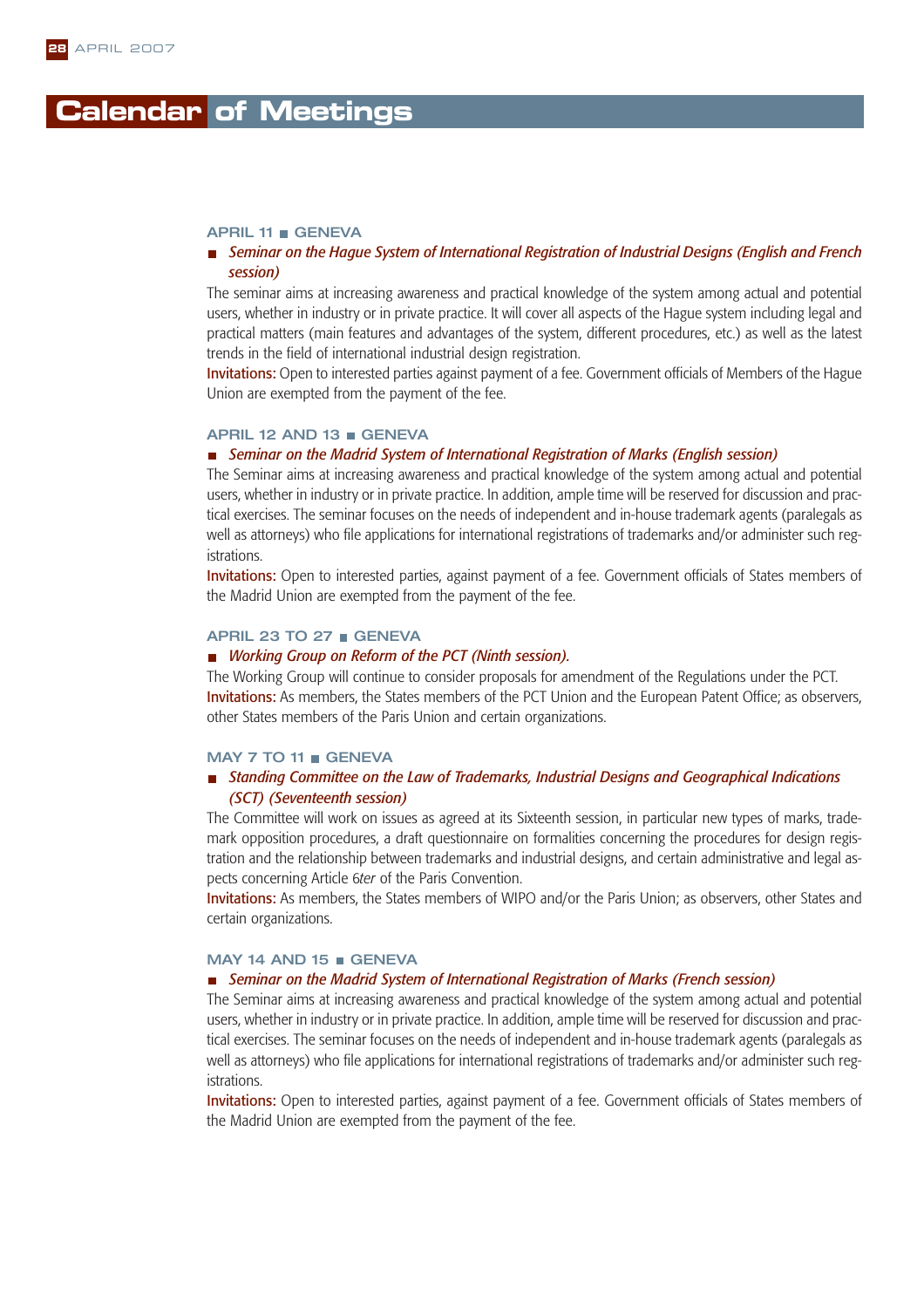#### **Biotechnology: Strategies for Management of Intellectual Property**

Chicago, U.S.A., June 11 to 14, 2007

In cooperation with the Kellogg School of Management and the Kellogg Center for Biotechnology, WIPO's Worldwide Academy invites applications for a four day course focused on the strategies required for effective IP management in the biotechnology sector.

As companies seek to achieve competitive advantage through exploitation of their technological assets, managing IP has become a key issue. The WIPO-Kellogg course is designed for legal professionals, business administrators, scientists involved with IP issues, and executives involved in technology transfer and licensing. It aims to expose participants to the organizational skills needed to develop, analyze and negotiate the IP assets of their company. For full details, see: *www.wipo.int/ academy/en/execed/sipm/chg\_jun\_07/index.html*.

To register, please contact Mrs. Silvia Nunez, WIPO Worldwide Academy, 34, Chemin des Colombettes, 1211 Geneva 20, Switzerland. Tel: (+41-22) 338 9703; Fax: (+41-22) 740 1417; e-mail: *execed. academy@wipo.int*.

#### **WIPO Conference on Collective Management of Copyright and Related Rights in North America**

Nashville, Tennessee, U.S.A., October 17 to 19, 2007

The WIPO Conference on Collective Management of Copyright and Related Rights in North America will be the first on this topic since 1997 when WIPO held an International Forum on the Exercise and Management of Copyright and Neighboring Rights in the Face of the Challenges of Digital Technology in Sevilla, Spain.

In the ten years that have gone by, different solutions have been found for the problems faced by collective management organizations in the digital world. These have opened new avenues, created challenges and brought much improvement to the exercise and management of rights. The Conference will address all aspects of the collective management of rights in the inter-linked technological environment.

For program details and to register online, see the Vanderbilt University website: *www.law.vanderbilt. edu/wipoconf/index.aspx*

#### **Held in cooperation with:**

- **Nanderbilt University**
- **International Confederation of Societies** of Authors and Composers (CISAC)



- American Society of Composers, Authors and Publishers (ASCAP),
- Broadcast Music, Inc. (BMI),
- SESAC Inc.



63